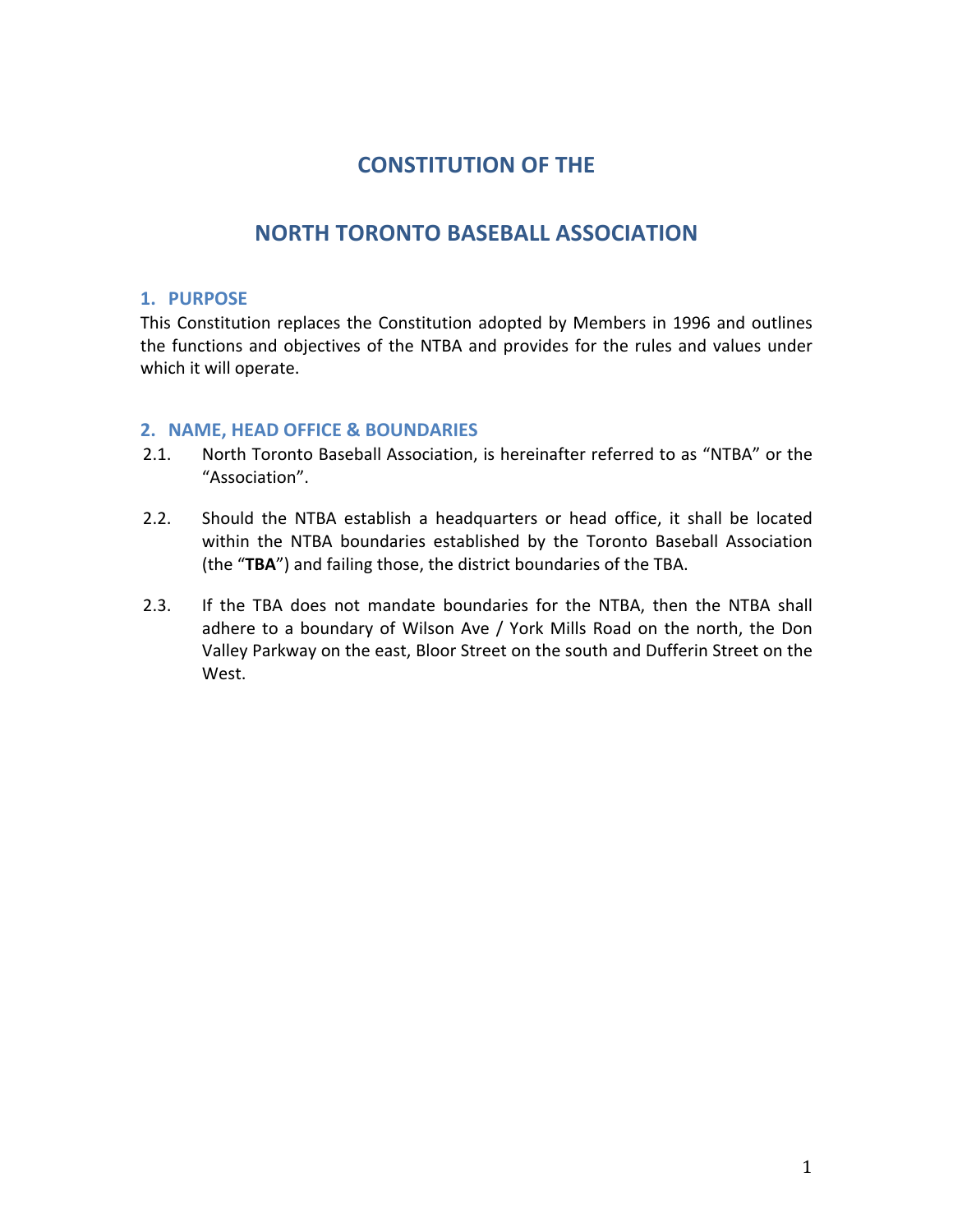### **3. OBJECTIVES**

The NTBA shall have the following objectives:

- (a) To provide children and young adults ("**players**") within the NTBA community and, in certain circumstances outside the NTBA community, with an opportunity to develop playing skills along with an appreciation of the game of baseball, while fostering good sportsmanship and teamwork;
- (b) To operate an umpire program for eligible youth umpire that provides training, mentoring and the opportunity to take on responsibility as a game umpire, earn compensation, and grow in confidence.
- (c) To provide baseball at House League, Rep and Select levels, to the extent possible, to enable players and youth umpires to participate at a level appropriate to their ability and commitment;
- (d) Support the role of umpires at all levels and provide an opportunity for umpire accreditation and development as an integral component of NTBA for enhancing the standard of play and sporting conduct;
- (e) To develop character by promoting physical, social and leadership skills in the players, umpires, and coaches with an emphasis on team spirit, sportsmanship, and respect for coaches, umpires and for each other; and
- (f) To promote and develop the game of baseball both within and outside the NTBA community, while recognizing that the wellbeing of the player is the first priority.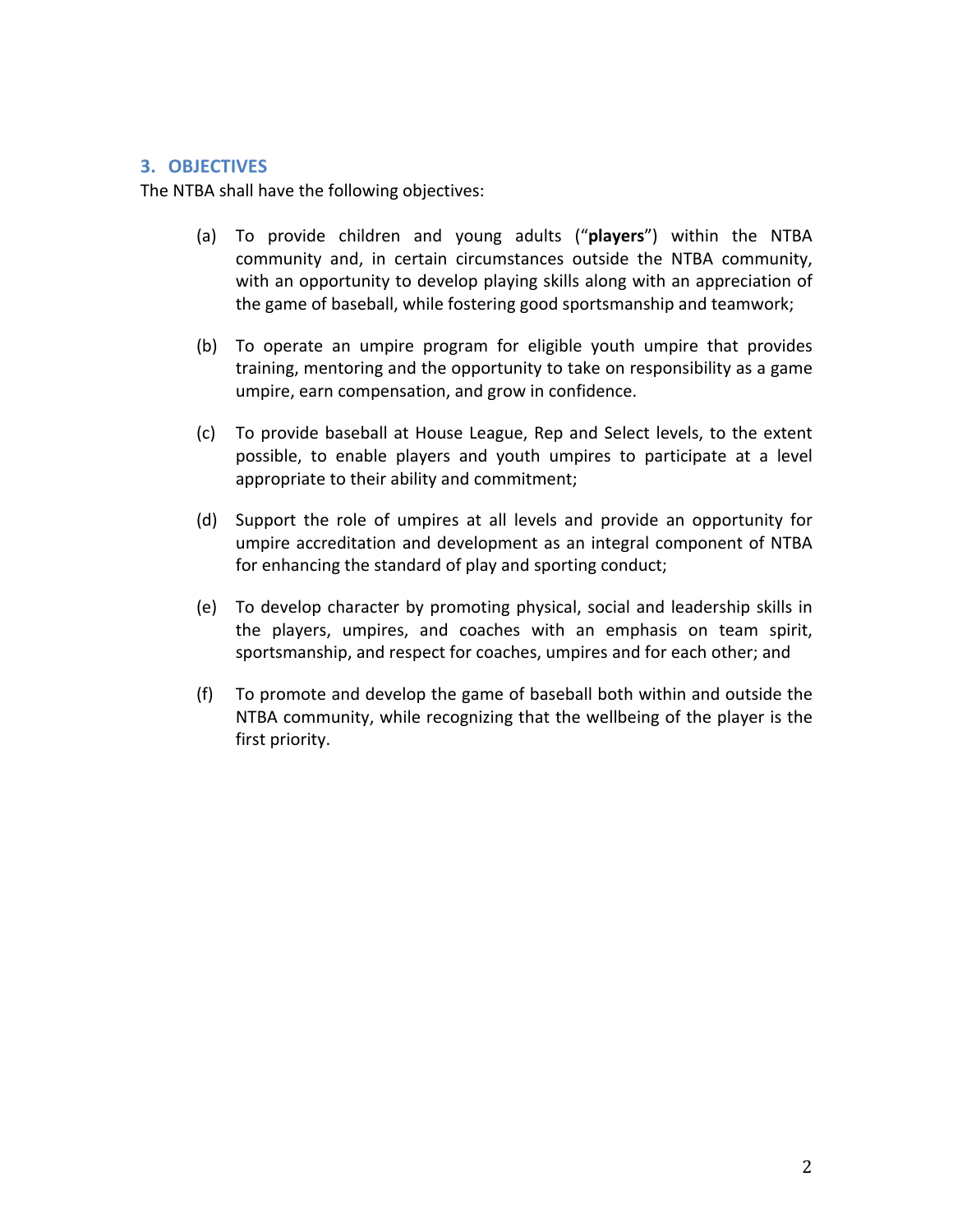# **4. AFFILIATIONS**

- 4.1. The NTBA shall be a member of the TBA and shall follow the published rules of the TBA and the Ontario Baseball Association (the "OBA"). The NTBA is subject to the published rules, in declining order of authority, of the following bodies to which it is affiliated:
	- (a) The OBA; and
	- (b) The TBA.
- 4.2. The NTBA may also affiliate itself with other baseball bodies as the Board of Directors (the "**Board**") may in its discretion determine.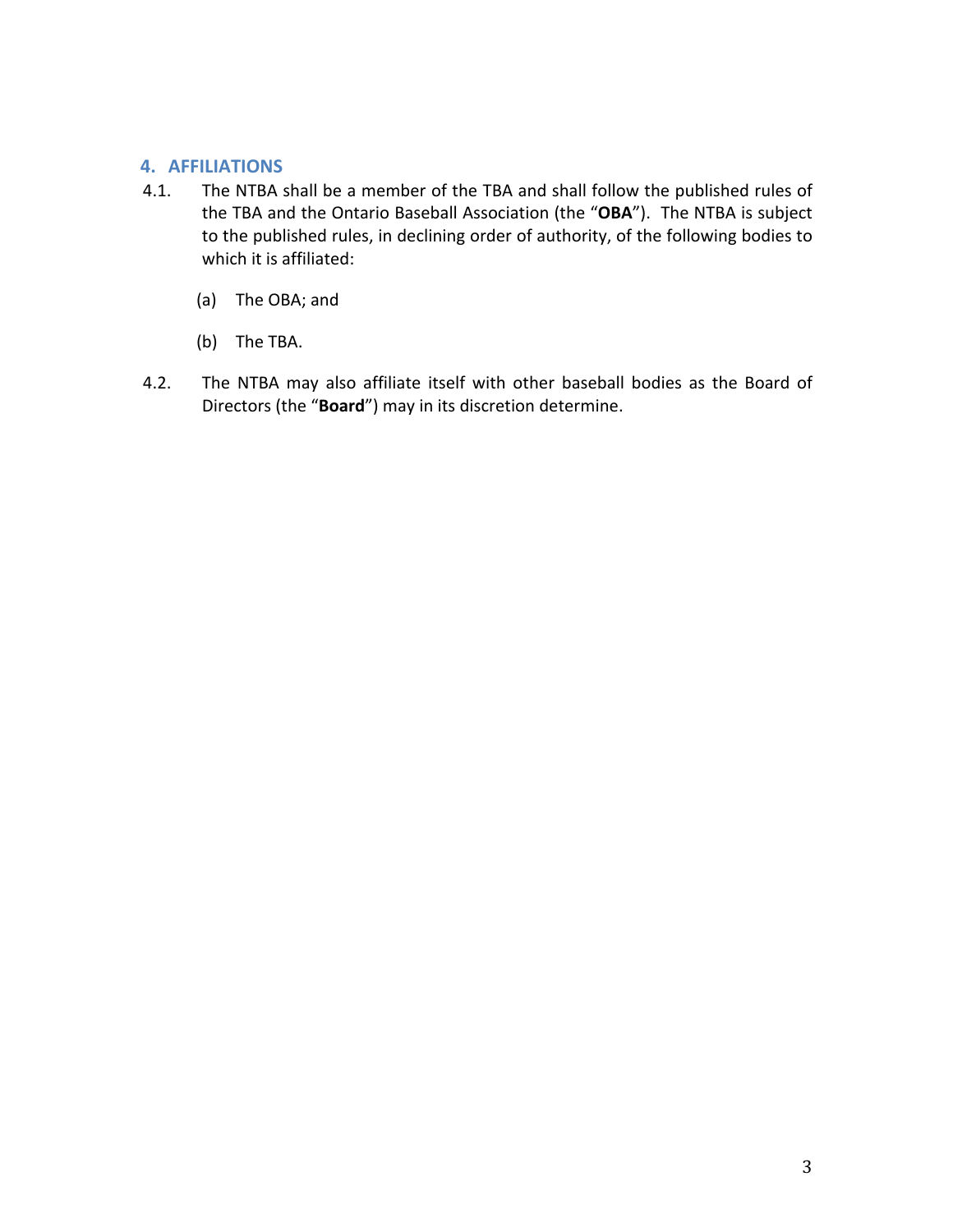### **5. MEMBERSHIP**

- 5.1. Members of the NTBA shall be such individuals as defined in this Section 5 (each, a "**Member**"), and are comprised of Regular Members, Honourary Members and Life Members. The annual player and umpire registration information shall be relied on to best efforts generate a list of Members, if and as needed, under the supervision of the Secretary or President.
- 5.2. **Regular Members -** Regular members shall consist of the following individuals, each of whom shall have been active within the NTBA in the last 365 days, as applicable:
	- (a) House League, Select and Rep coaches and team managers, in each case, as recognized by the NTBA;
	- (b) NTBA administrators, board constituted committee members, and house league convenors;
	- (c) Duly elected or appointed Directors;
	- (d) One parent or guardian of each player or umpire registered by NTBA who is less than 18 years of age on May  $1<sup>st</sup>$  of the most recent NTBA season; and
	- (e) All registered players and umpires who are 18 years of age or older on May 1<sup>st</sup> of the most recent NTBA season.
- 5.3. Although a person may qualify as a Regular Member under more than one of the categories set out above, or as the parent or guardian of multiple players and/or umpires under the age of majority, any individual may only hold one membership in the NTBA and have one vote.
- 5.4. Regular Members are granted all rights of membership. Each Regular Member who is 18 years of age or older, shall have the right to participate in any Meeting and shall be entitled to one vote at Meetings of the NTBA.
- 5.5. **Honourary Members** The Board may designate an individual as an Honorary Member for a specified period of time. An Honorary Member is afforded all rights of membership, except the right to vote at any meeting of Members.
- 5.6. **Life Members** The Board may designate an individual as a Life Member, for an indefinite period of time. A Life Member is afforded all rights of Membership, except the right to vote at any meeting of Members.
- 5.7. **Fees** There shall be no membership fees assessed to Members. The Association's costs shall be borne by player registration fees, team registration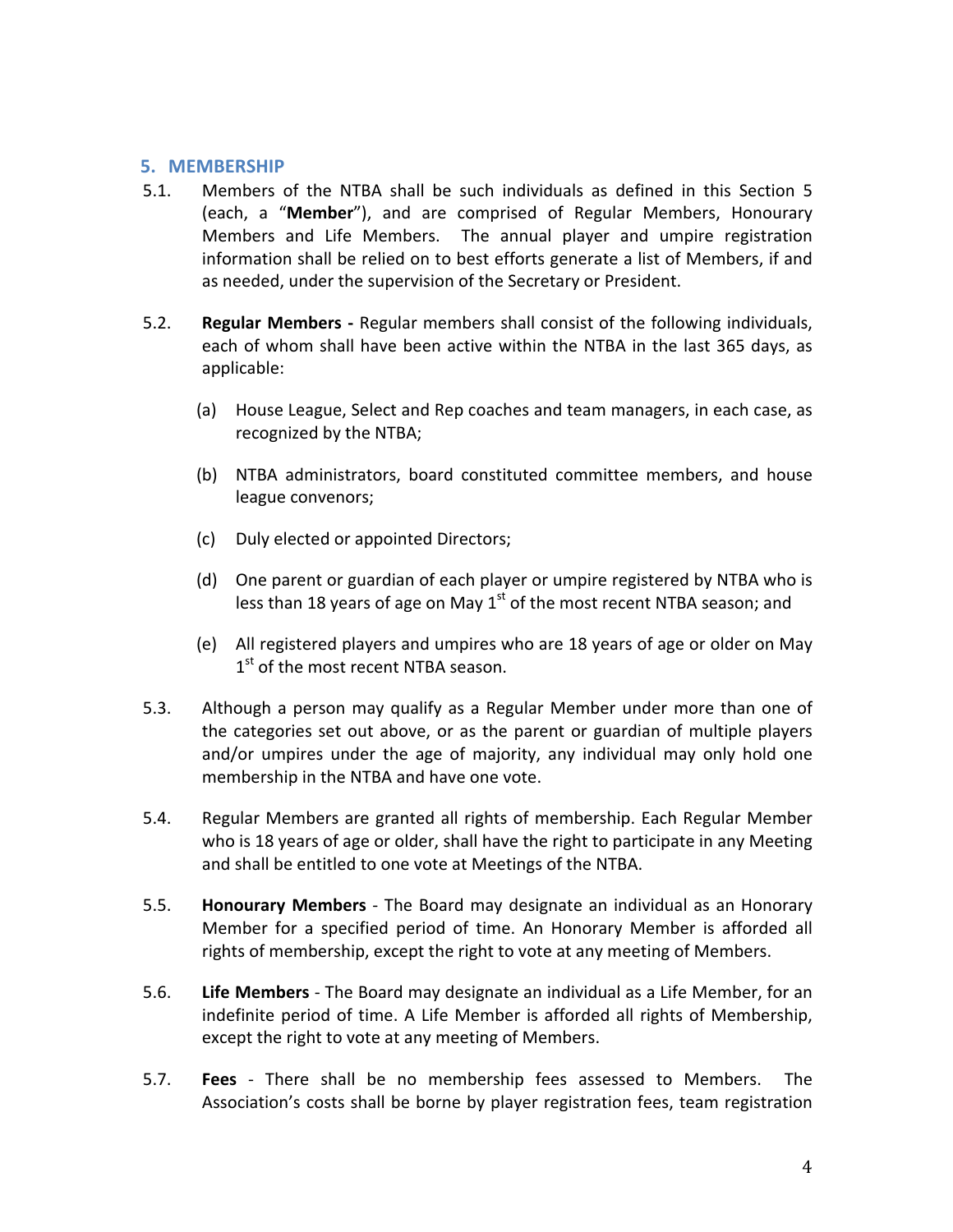fees, donations, capital reserves, fundraising or any other method that the Board may determine in its sole discretion.

- 5.8. **Board Discretion** At its sole discretion, the Board may:
	- (a) Impose, waive or vary any conditions, rights, privileges, duties and responsibilities of Members;
	- (b) Impose any sanctions, conditions or probationary terms on Members; or
	- (c) Refuse to admit Members to the Association.

#### 5.9. **Termination of Membership**

- (a) In addition to termination of membership as set out in Section 6, an individual's status as a Member shall be deemed to have been terminated:
	- i. If the Member submits a signed letter of resignation to NTBA; or
	- ii. If the Member is no longer registered with the NTBA and has not been active as set out in Section 5.2.
- (b) Individuals may, at the sole discretion of the Discipline Committee, be denied membership or not accepted for renewal of membership if:
	- i. They have been dismissed from membership previously from any baseball association;
	- ii. Have a discipline history with any baseball association;
	- iii. If they are currently suspended from participation in any organized baseball; or
	- iv. If they have outstanding fines levied by any baseball association.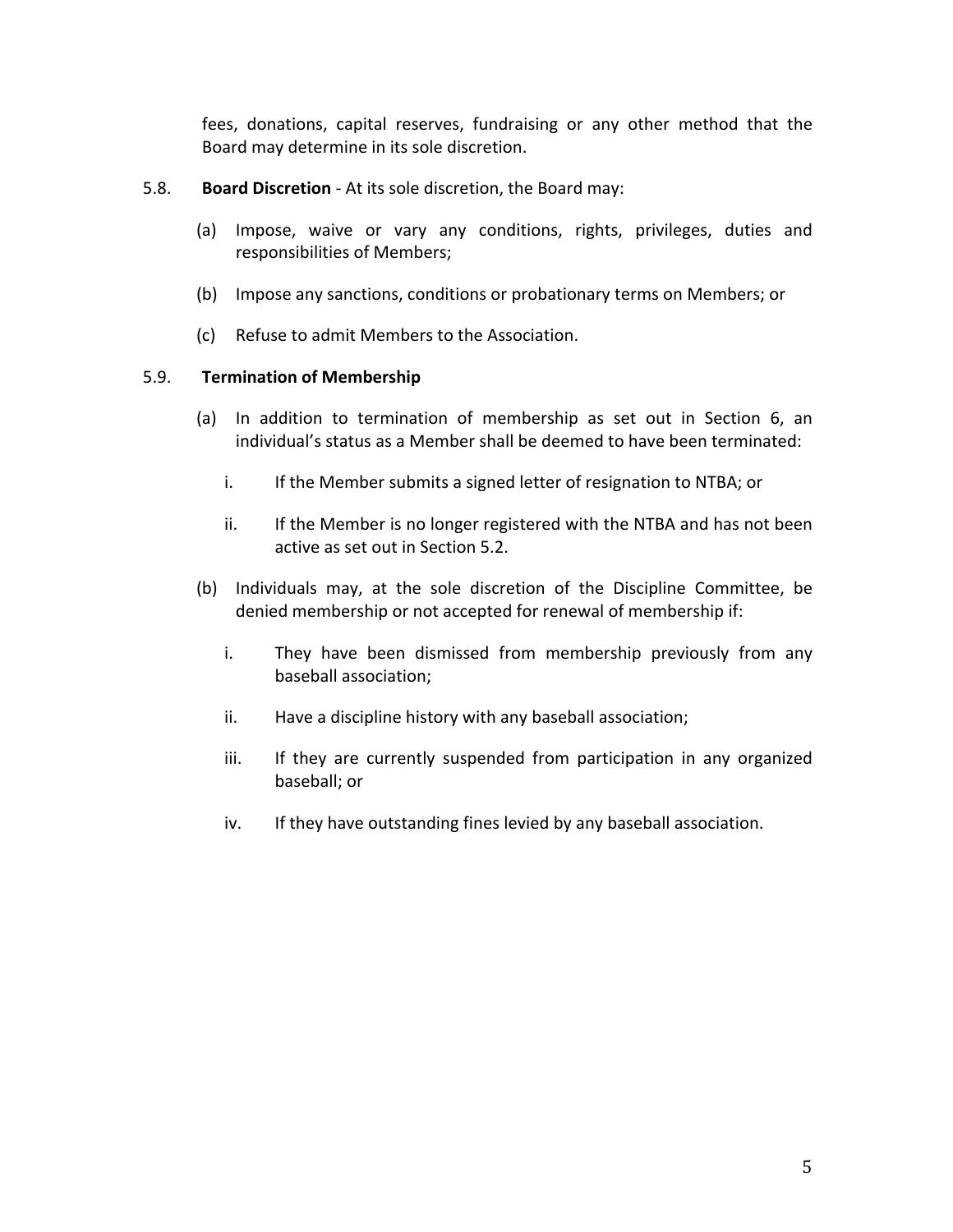# **6. DISCIPLINE**

- 6.1. All Members are subject to the imposition of discipline by the NTBA. A Member is subject to any sanction within the jurisdiction of the NTBA, which could include a Member being reprimanded, suspended or expelled from Membership. Discipline may be imposed on a Member for any reason as determined by the Board or, as appropriate, the Discipline Committee, including, without limitation, for failing to comply with the NTBA membership requirements, this Constitution, any By-laws of the NTBA, or any policies, rules or regulations of the NTBA, the TBA or the OBA, as well as failing to pay when due any fee or other monetary obligations to the NTBA.
- 6.2. An individual whose Membership has been suspended loses all rights of Membership until the suspension has been terminated.
- 6.3. A Discipline Committee shall be appointed by the Board annually, and at a minimum, shall be composed of: (i) one House League convenor or committee member; and (ii) one Board member. The Discipline Committee shall be responsible for interpreting and ensuring compliance with the Code of Conduct.
- 6.4. Any Member may request an issue to be considered by the Discipline Committee, which shall consider the details and background of the issue to reasonably assess the merits of the issue and whether a Discipline Committee hearing (a "Discipline Committee Hearing") shall be convened.
- 6.5. A Discipline Committee Hearing shall be automatically convened in the case of any NTBA player or coach game ejection in a NTBA game.
- 6.6. Player, coach, team and team official discipline for game infractions shall be governed in accordance with the Code of Conduct and, as applicable, the OBA or TBA.
- 6.7. For greater certainty, the Discipline Committee shall have authority to consider disciplinary issues for parents and guardians of players, as well as other persons, including supporters of players and teams.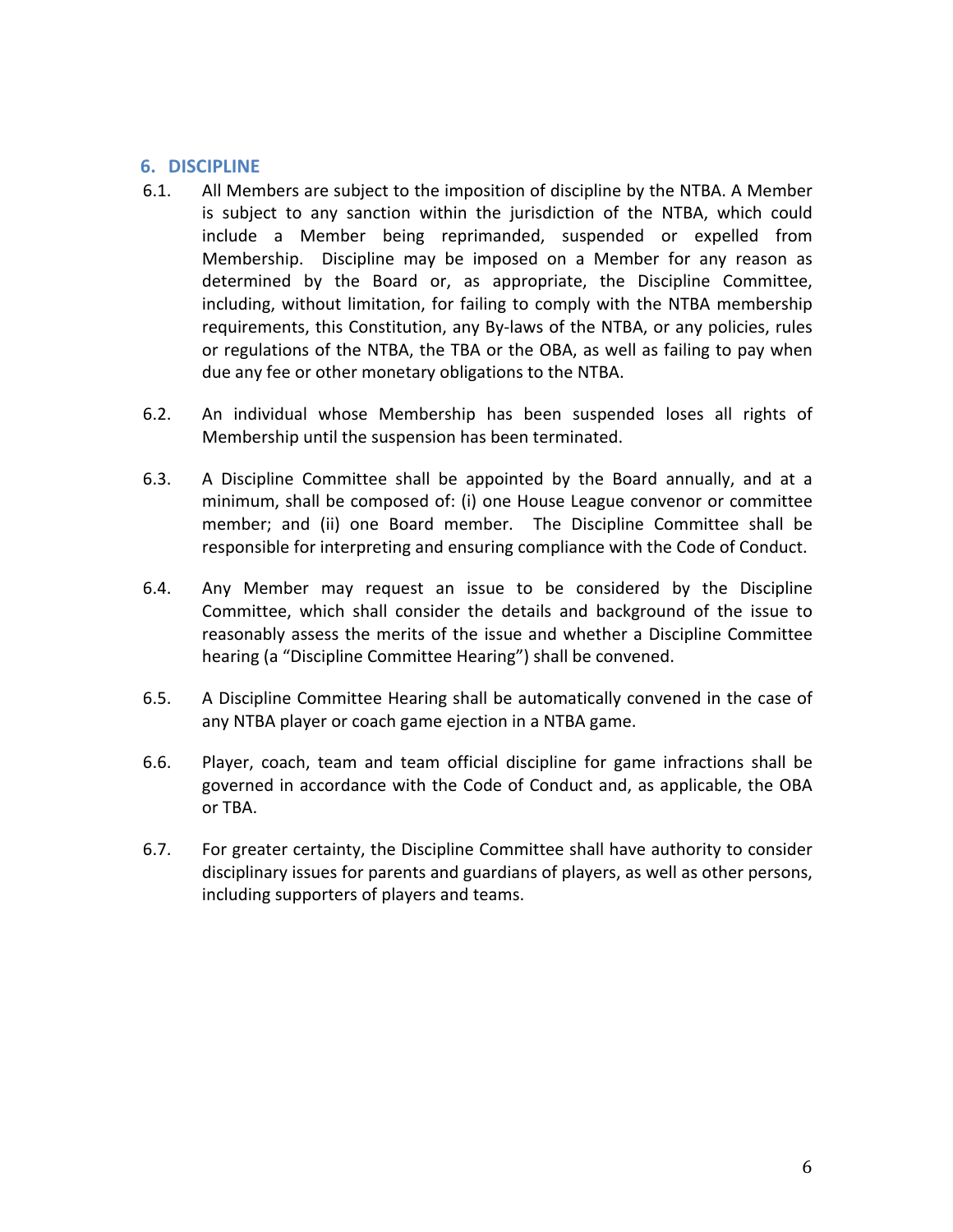## **7. MEETINGS OF MEMBERS**

7.1. **Annual Meetings** - Subject to the Act, the annual meeting of members (the "**Annual Meeting**") shall be held on such day and at such time in each year as the Board, may from time to time determine, for the purpose of considering the financial statements and reports required by the Act to be placed before the Annual Meeting, electing Directors, appointing auditors and for the transaction of such other business as may properly be brought before the meeting. Notwithstanding the foregoing, and subject to extraordinary circumstances, the Annual Meeting shall be held no later than January 31st of each fiscal year.

### 7.2. **Special Meetings**

- (a) The Board shall have the power to call a special meeting of Members at any time.
- (b) A written requisition to the Secretary of NTBA or the Board signed by at least twenty-five (25) Members may call a special meeting. The requisition shall clearly state the nature of the business to be considered. No other business, other than that for which the special meeting was called, shall be considered. The meeting shall be called within twenty-one (21) days of receiving such a requisition.
- 7.3. **Location of Meetings** Meetings of Members shall be held at a location specified by the Board within the boundaries set out in S.2.3.

### 7.4. **Notice of Meetings**

- (a) Notice of the time and place of every meeting of Members shall be sent not less than 14 days nor more than 60 days before the meeting.
- (b) Notice of a meeting of Members shall be duly sent by posting a notice on the NTBA's website, plus any other method of notice determined by the Board.
- (c) The Notice shall clearly state the time and place of the meeting and the business to be transacted thereat, including any special business.
- (d) Notice of a meeting of Members at which special business is to be transacted shall state the nature of that business in sufficient detail to permit the Member to form a reasoned judgment thereon and the text of any special resolution to be submitted to the meeting. All business transacted at a special meeting of Members and all business transacted at an Annual Meeting, except consideration of the financial statements and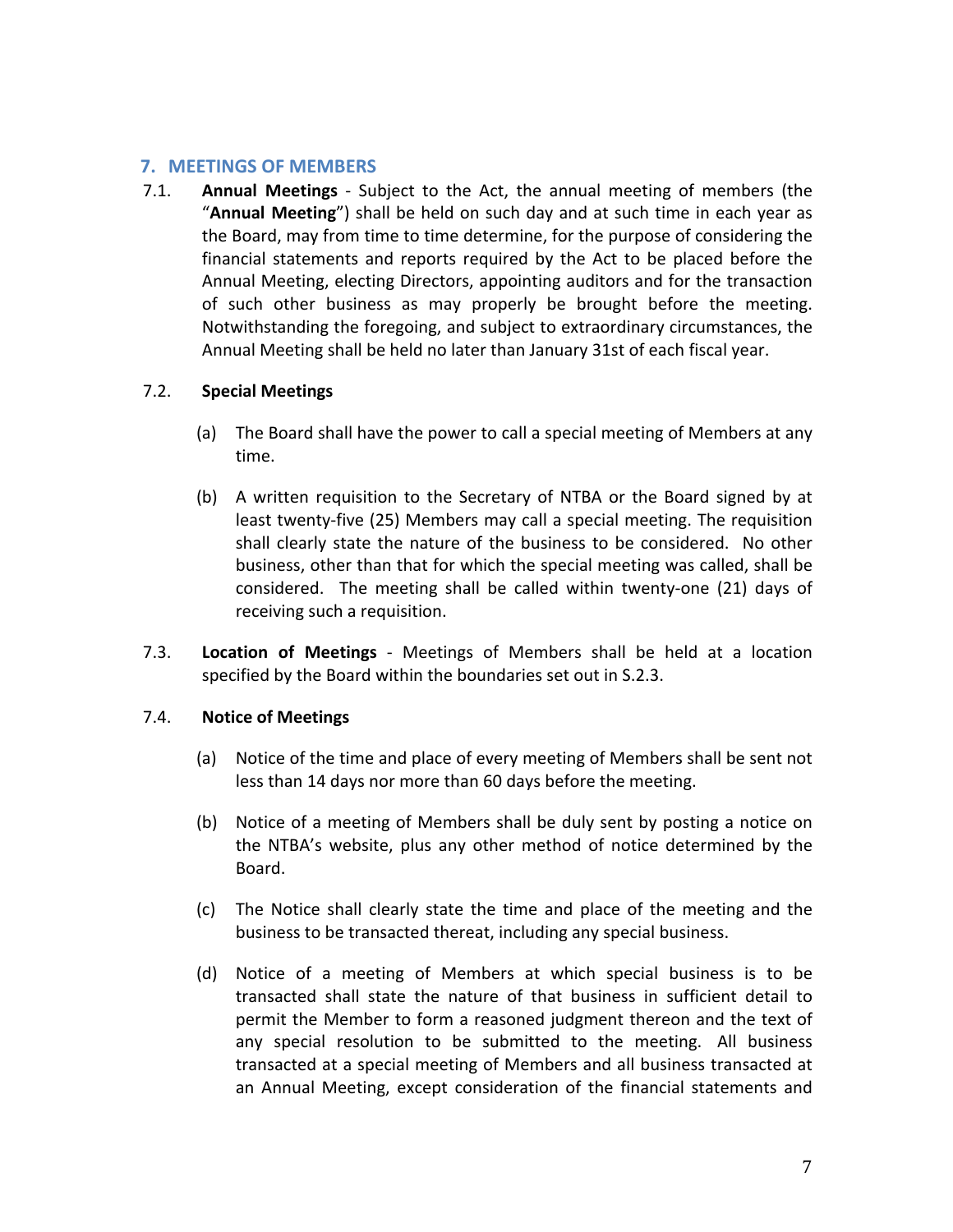auditor's report, election of Directors and reappointment of the incumbent auditor, is deemed to be special business.

## **7.5. Chair and Secretary**

- (a) The Chair of the Board or, in the Chair's absence, the president or, in the president's absence, a vice-president shall be Chair of any meeting of shareholders. If none of these officers are present within 15 minutes after the time appointed for holding the meeting, the persons present and entitled to vote shall choose a Chair from among themselves.
- (b) The Chair of the meeting shall be permitted to make procedural rulings, provided that in the case of challenges to the chairperson, the Chair may rely on the most recently published Robert's Rules of Order, except as may be otherwise set out in this Constitution.
- (c) The Secretary shall act as secretary at any meeting of shareholders or, if the secretary of the Board be absent, the chairperson of the meeting shall appoint some person, to act as secretary of the meeting.
- 7.6. **Persons Entitled to be Present** The only persons entitled to be present at a meeting of Members shall be Members of the Association. Any other person may be admitted only on the invitation of the Chair of the meeting or with the consent of the Members present at the meeting. Notwithstanding the foregoing, any other person or entity may attend if required by the Act, any law or any NTBA By-law.
- 7.7. **Quorum** A quorum is present at a meeting of Members if there are 10 Regular Members present.
- 7.8. **Right to Vote** At any meeting of Members, every individual who is a Regular Member in accordance with Section 5.2 shall be entitled to vote.
- 7.9. **Agenda of an Annual Meeting** The agenda of an Annual General Meeting shall include:
	- (a) Minutes of the previous Annual Meeting;
	- (b) President's report or report of the Board;
	- (c) Treasurer's report or report of the Finance Committee (including audited financial statements);
	- (d) Election of Directors; and
	- (e) Appointment of auditors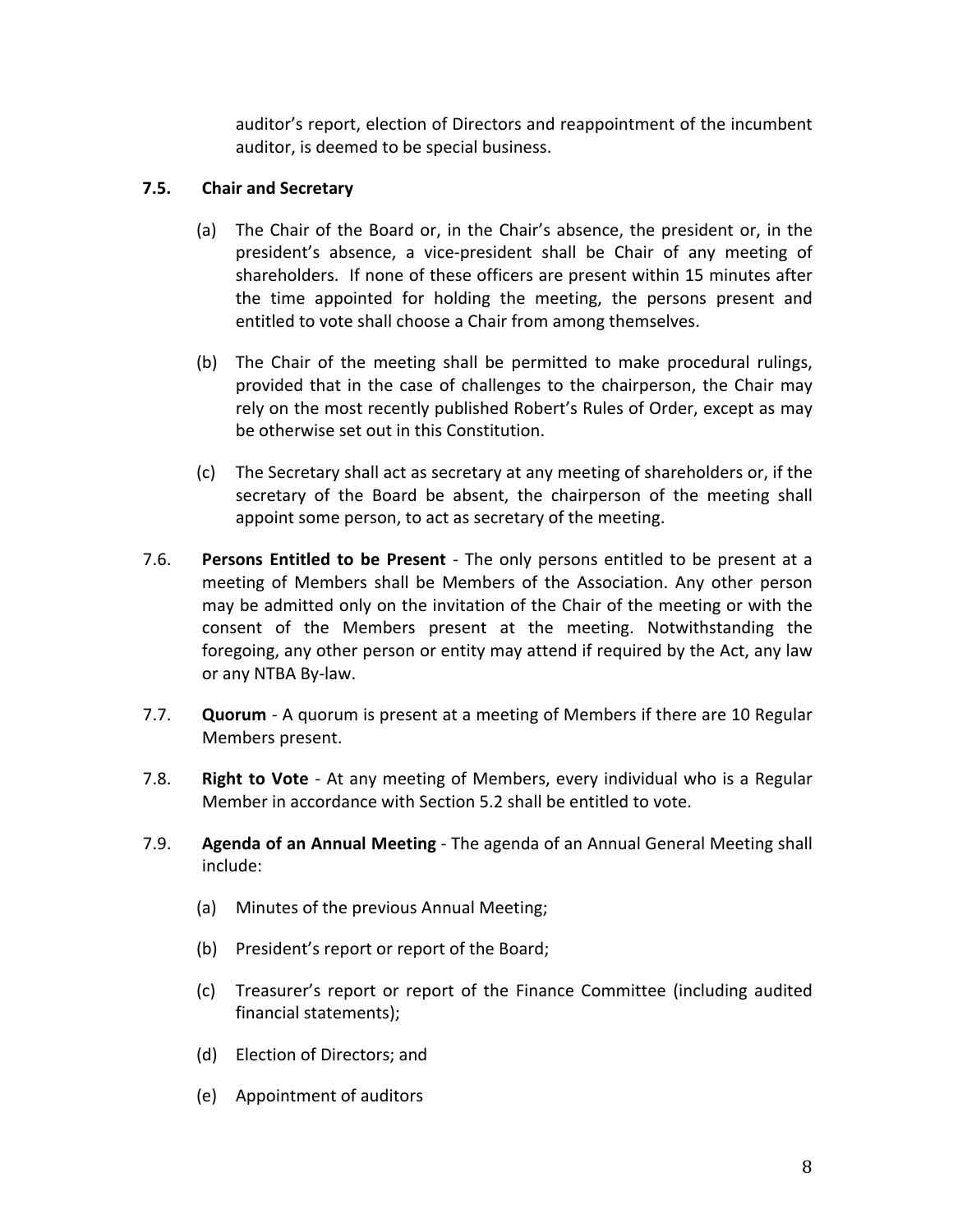7.10. **Accidental Omission** - The non-receipt of any notice by a Member, failure of a Member to read the notice on the NTBA website, or any inadvertent error not affecting the substance of the notice shall not invalidate the meeting or adjourn the meeting or make void any acts or proceedings taken or done thereat. A Member may at any time waive notice of meetings and may ratify, approve or otherwise confirm all meeting proceedings.

### 7.11. **Votes to Govern**

- (a) Except as otherwise required by the Act, at all meetings of Members, every question proposed for the consideration of Members shall be decided by the majority of the votes cast by Regular Members present at the meeting.
- (b) Each Regular Member present, including the Chair, shall have only one vote.
- (c) Every question, other than where there are more nominees for the vacant Board positions than there are positions, shall be decided in the first instance by a show of hands and, unless a poll is demanded by a voting Member, a declaration by the Chair that a resolution has been carried or not carried and an entry to that effect in the minutes of the NTBA shall be proof of the fact without proof of the number or proportion of the votes recorded in favour of or against such resolution. The demand for a poll may be withdrawn, but if a poll is demanded and not withdrawn, the question shall be decided by a majority of votes cast by the Regular Members present in person and such poll will be taken in such manner as the Chair shall direct and the result of such poll shall be deemed the decision of the NTBA.
- 7.12. **Adjournment** Any meetings of Members may be adjourned any time, and business may be transacted at such adjourned meetings as might have been transacted at the original meeting from which such adjournment took place. If a meeting of Members is adjourned for less than 30 days, it shall not be necessary to give notice of the adjourned meeting. If a meeting of Members is adjourned by one or more adjournments for an aggregate of 30 days or more, notice of the adjourned meeting shall be given as it would be for an original meeting.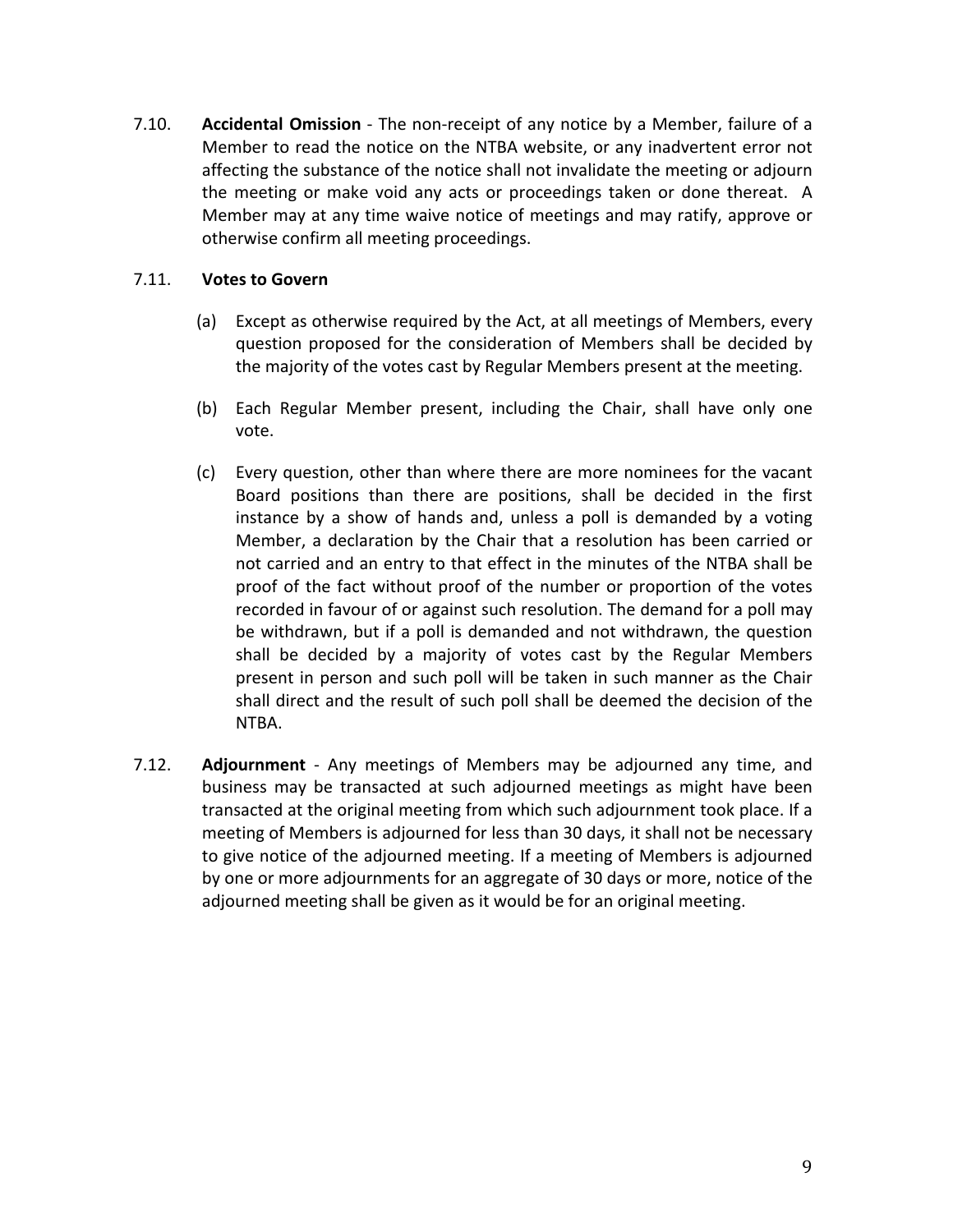### **8. BOARD OF DIRECTORS**

### **8.1. General**

- (a) The NTBA shall be governed and managed by a board of directors (the "**Board**"), which shall consist of a minimum of seven (7) Directors*,* or such other number as may be determined by the Board.
- (b) The Board may, as it sees fit, exercise any powers and make, or cause to take, any actions, contracts, or perform any matters for and on behalf of the NTBA as the NTBA may lawfully do.
- (c) The Board may, as it sees fit, institute, prescribe and enforce such policies, procedures and regulations, not inconsistent with this or any other By-law of the NTBA, the Act or any other statutes.
- (d) Subject to the Act, the Board shall be empowered to hire, appoint, or otherwise engage all employees, contractors, or agents of the NTBA and shall fix their duties and remuneration, and may, delegate any or all of the things necessary to effect these powers to such persons, committees, agents or to any combination of these as it sees fit.
- (e) The Board has the power to determine and effect the dismissal of any employee, contractor or agent, and may remove any head of committee, committee Member or any assistants with or without cause.
- (f) The Board shall ensure that all necessary books and records of the NTBA required by this Constitution, any By-laws, or any applicable statute or the Act are regularly and properly kept.
- (g) The Board may enact, repeal, alter, amend or suspend any by-law, or any section or clause thereof, except that any such enactment or alteration of any by-law, unless in the meantime it is confirmed by voting Members present at a special meeting called for that purpose, shall remain in effect only until the next Annual General Meeting and, if not then so confirmed, shall cease to be in force.

### 8.2. **Qualifications of Directors**

- (a) No person may be a Director if such person is less than 18 years of age, of unsound mind and has been so found by a court in Canada or elsewhere, is not an individual, or has the status of bankrupt.
- (b) A Director may be required to provide approval for a formal Police background check and shall not have a history of, or any outstanding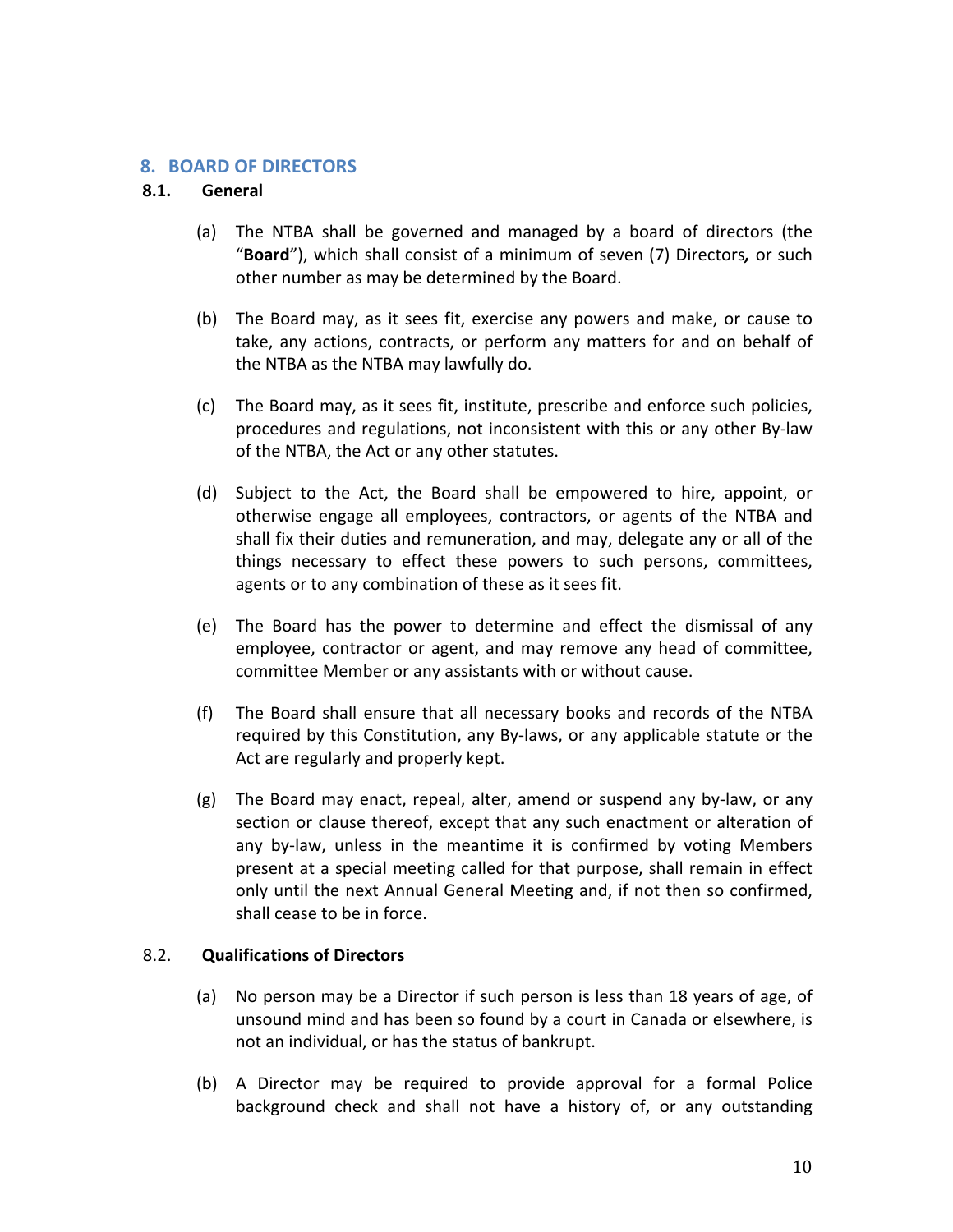charges related to, criminal activity that the Board, acting in its sole discretion, deems incompatible with the role of being a Director.

- (c) A Director may not be compensated by the NTBA for other services provided to the Association, either as an employee or a contractor; however, receiving an honorarium or similar compensation for acting as a coach or game official shall not constitute a paid staff position so long as it is disclosed to the Board.
- (d) A Director must not hold any position with any other baseball governing body, including the TBA and the OBA, without the prior approval of the Board.

### 8.3. **Election and Term**

- (a) Each Director shall be elected by a majority of votes cast by Regular Members present in person or by proxy at the meeting duly called for that purpose.
- (b) Upon completion of their term, Directors, if otherwise eligible, may be reelected or re- appointed. No election or appointment of a Director is valid without his/her consent, given in person at the meeting at which election or appointment takes place, or given in writing within ten (10) calendar days of the election or appointment.
- 8.4. **Removal of Directors** Subject to the Act, the Members may, by two-thirds (2/3) majority of votes cast at an Annual Meeting or special meeting of Members duly called for that purpose, remove any Director and may at that meeting elect a qualified person for the remainder of such term.
- 8.5. **Vacancy of Office as a Director** The office of a Director of the NTBA shall be vacated at the end of the term of office or during the term of office if the Director:
	- (a) Becomes mentally incompetent;
	- (b) Dies;
	- (c) Ceases to have the qualifications for holding the position of Director;
	- (d) Is convicted of a criminal offense which the other Directors, acting in their sole discretion, deem incompatible or unbefitting with being a Director; or
	- (e) Submits his/her resignation, in writing, to the NTBA.

#### 8.6. **Filling of Vacancies**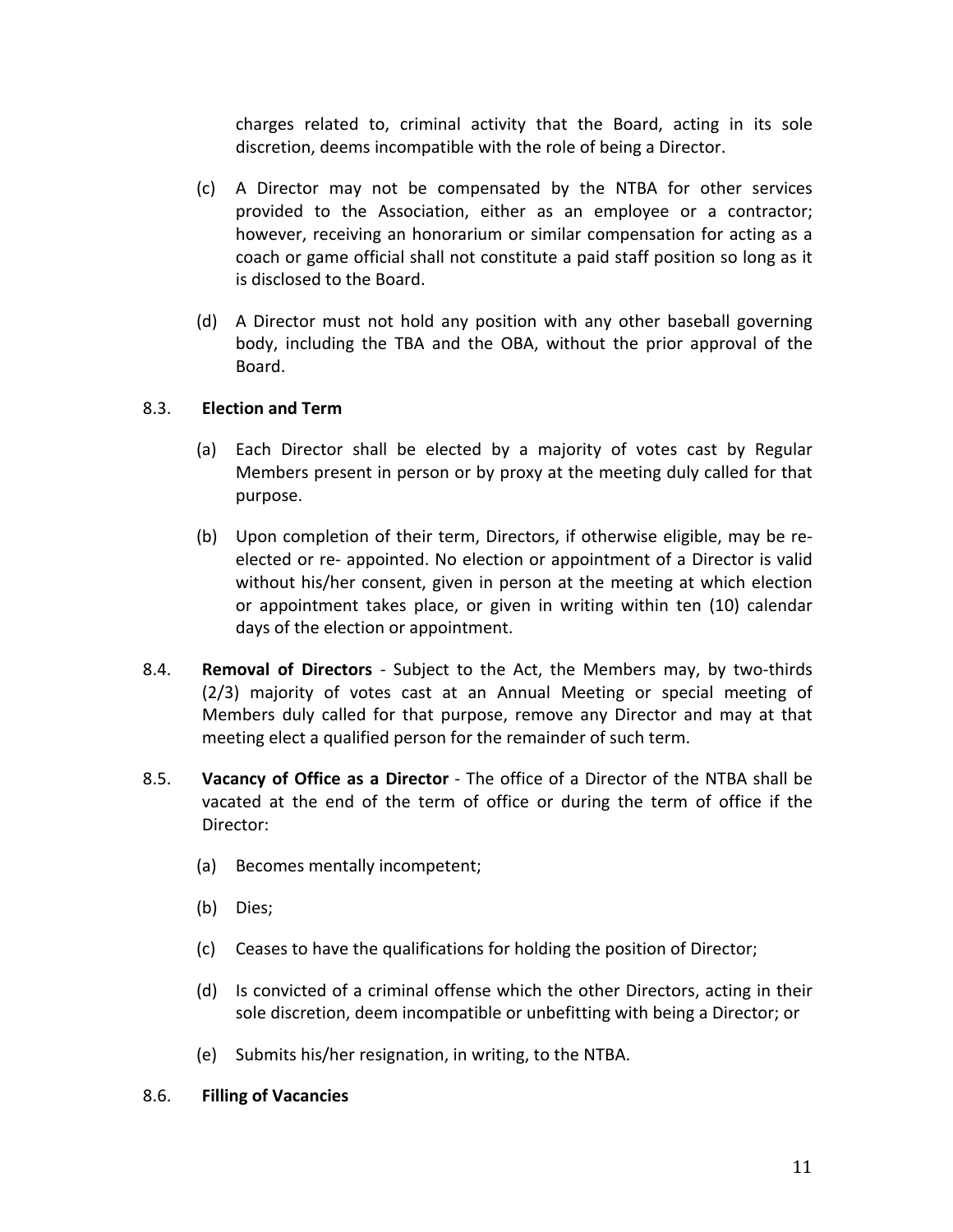- (a) Vacancies on the Board, however caused, may, so long as a quorum of the Directors remains in office, be filled by the Board. Otherwise such vacancy shall be filled at the next Annual Meeting.
- (b) Whenever a vacancy occurs on the Board, which results in the Board not having a quorum, the remaining directors shall forthwith call a special meeting of Members to fill the vacancy.
- (c) If there are no Directors, the Meeting may be called by any voting Member.

## 8.7. **Nominations for the Board of Directors**

- (a) The Board shall have the authority to, at its discretion, establish a Nominating Committee prior to any meeting for the election of Directors.
- (b) Any Member may put forward a nomination for the election of Directors at a meeting of Members called for the election of Directors; provided notice of a proposed nomination, including the name of the nominee and their residential address, is given as set forth herein to provide an opportunity for appropriate disclosure to be made. Notice of a proposed nomination shall be given in writing to the President or Secretary of the Association not less than 14 days, or more than 60 days, prior to any meeting of the Members called for the election of Directors.
- (c) Such notice shall be sufficiently given if delivered to the President or Secretary, mailed by registered mail to the Secretary at the address of the head office of the NTBA or emailed to an address designated by the Secretary for this purpose. The Chair of the meeting may determine whether notice of a proposed nomination was given in accordance with the foregoing procedure and if he should determine that it was not so given he shall declare that fact to the meeting and the defective nomination shall be disregarded.
- 8.8. **Remuneration of Directors** The Directors shall receive no remuneration for acting as such, but any Director will be reimbursed for *bona fide* out-of-pocket expenses incurred while performing duties as a Director.

### 8.9. **Insurance and Indemnification**

- (a) The NTBA will purchase and maintain such insurance for the benefit of its Directors, Officers and other personnel, as the Board may from time to time determine. No Director or Officer of the NTBA shall be liable for the acts of any other Director or Officer.
- (b) In addition, every Director or Officer of the NTBA and his/her heirs, executors and administrators, estate and effects respectively, shall from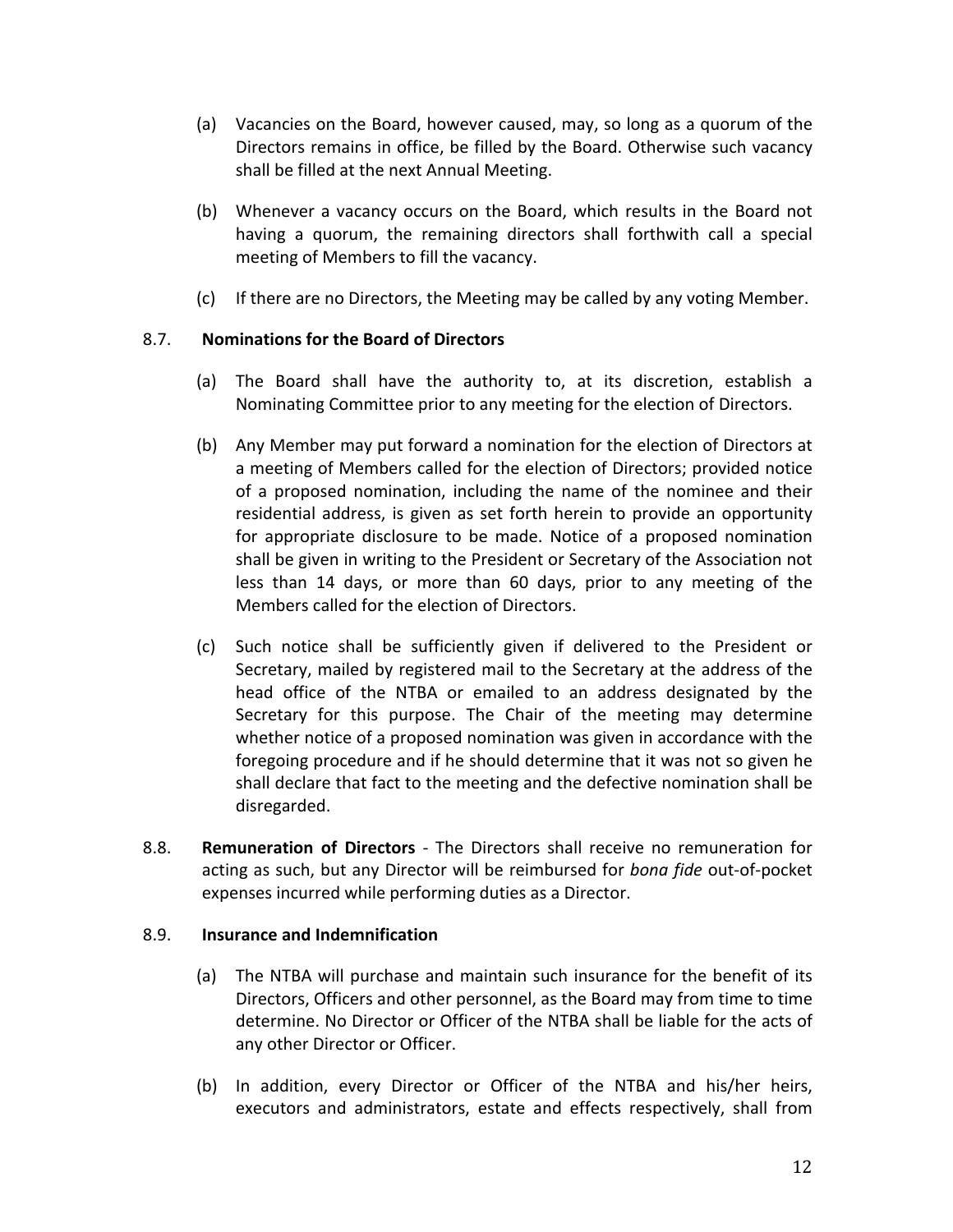time to time and at all times, be indemnified and saved harmless out of the funds of the NTBA from and against:

- i. All costs, charges and expenses whatsoever which such Director or Officer sustains or incurs in any or about any action, suit or proceeding which is brought, commenced or prosecuted against him/her, for, or in respect to any act, deed or matter or thing; and
- ii. All other costs, charges and expenses which such Director or Officer sustains or incurs in relation to the affairs of the NTBA, except such as are occasioned by the Director's, or Officer's, own willful neglect, willful default or criminal activity.
- 8.10. **Disclosure of Conflict of Interest** Every Director who has, directly or indirectly, any interest, financial or otherwise in any contract or transaction to which the NTBA is or is to be a party shall declare his/her interest in such contract or transaction at the next meeting of the Board. He/she shall at that time disclose the nature and extent of such interest to the extent to which such information is within his/her knowledge or control. The Director shall abstain from voting on the issue in question, and may be required to absent himself/herself from some or all of the meeting at which such subject is considered. Such abstention shall not be considered in quorum determination for the specific issue in question.

# 8.11. **Directors' Meeting Calls and Notices**

- (a) Meetings of Directors may be called by the President, any Vice President, or by the Secretary (on direction of the President or any Vice President) or by the Secretary upon the request, in writing, of any two (2) Directors.
- (b) Notice of such meetings shall be delivered by any of the following: in person, by phone, in writing, email, or via other electronic means of communication at least three (3) calendar days before the meeting is to take place (excluding the day of the meeting).
- (c) The declaration of the President or Secretary that notice has been given pursuant to the by-law shall be sufficient and conclusive evidence of giving of such notice.
- (d) The Directors may fix any day, days, hour, or time for regular meetings in any month or months and for such regular meetings no notice is required. No formal notice of meeting shall be required if all Directors are present or if those absent have given their consent to the meeting being held in their absence.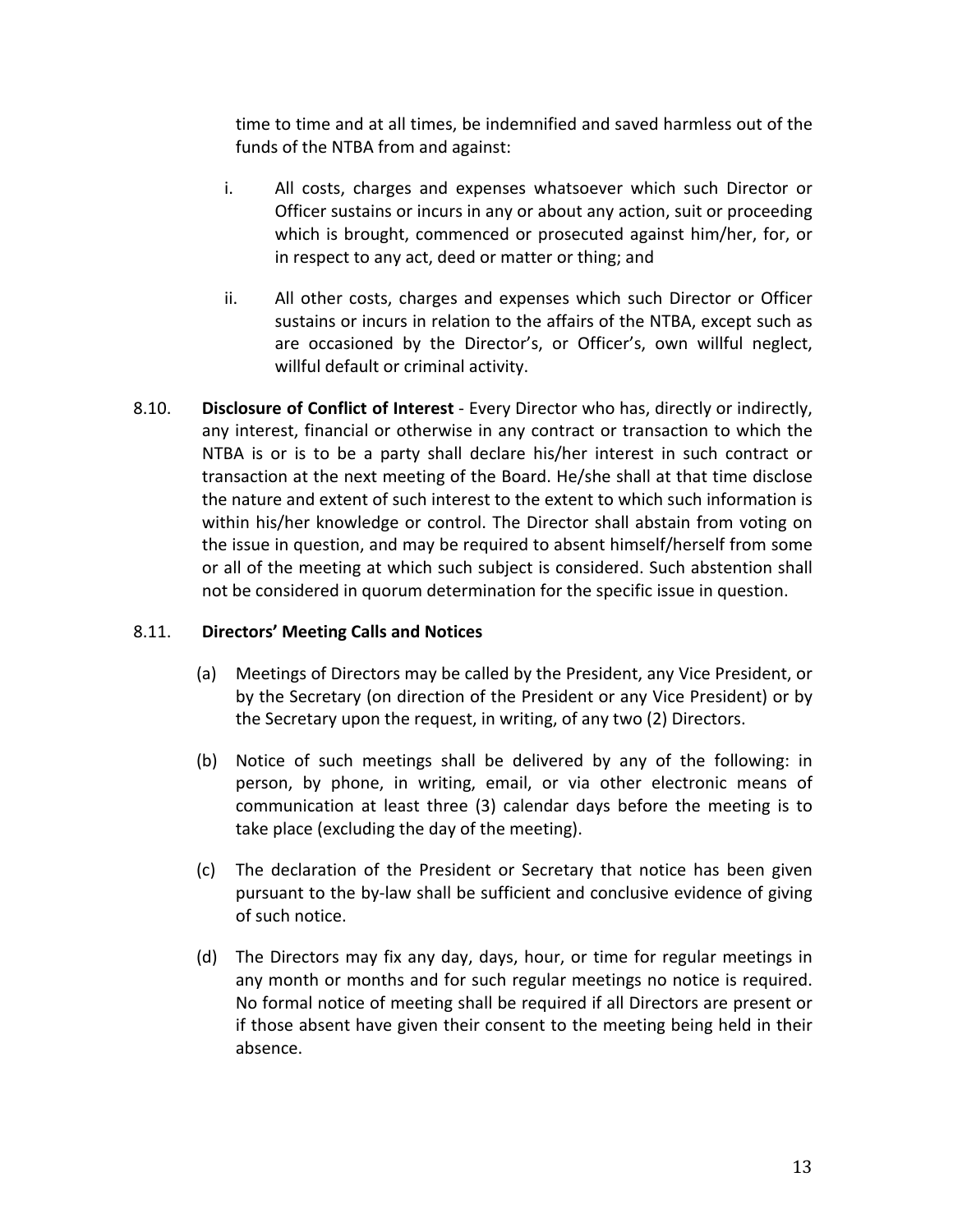- (e) A meeting of Directors may also be held without notice, immediately following the NTBA's Annual Meeting.
- 8.12. **Meeting Adjournments** Unless specifically provided for otherwise in this Constitution, the Directors may, upon resolution, adjourn any meeting of the Directors, subject to any conditions the Directors may impose, from time to time and from place to place.
- 8.13. **Meeting Errors in Notice** No inadvertent error or omission in giving notice for a meeting of Directors shall invalidate such meetings or invalidate or make void any proceedings at such meetings and any Director may at any time waive notice of any such meeting and may ratify and approve of any or all proceedings taken or had thereat.

## 8.14. **Voting at Directors' Meetings**

- (a) Unless otherwise stipulated in this Constitution or by the Act, questions arising at any meeting of the Directors shall be decided by a majority of votes cast. In case of any equality of votes in any matter, the Chair will not be entitled to cast a second and deciding vote and, the motion is lost.
- (b) All votes at any such meeting shall be taken by ballot if so demanded by any Director present, but if no demand is made the vote shall be taken by show of hands. A declaration by the Chair that a resolution has been carried and an entry to that effect in the minutes shall be admissible in evidence as *prima facia* proof of the fact without proof of the number or proportion of the votes recorded in favour of or against any resolution.
- 8.15. **Quorum** A simple majority of the Directors in office shall form a quorum for the transaction of business. No business may be done unless there is a quorum present.
- 8.16. **Resolutions in Writing** Subject to the Act, a resolution in writing, signed by all the Directors entitled to vote on that resolution at a meeting of Directors, is as valid as if it had been passed at a meeting of Directors called, constituted and held for that purpose.

### 8.17. **Meetings by Telephone Conference**

(a) Subject to the Act, if all Directors of the Corporation, or of a committee of the Board (as the case requires) consents thereto generally or in respect of a particular meeting and each has adequate access, Directors may participate in a meeting of the board or of a committee of the Board by means of such conference telephone or other communications facilities as permit all persons participating in the meeting to hear each other, and a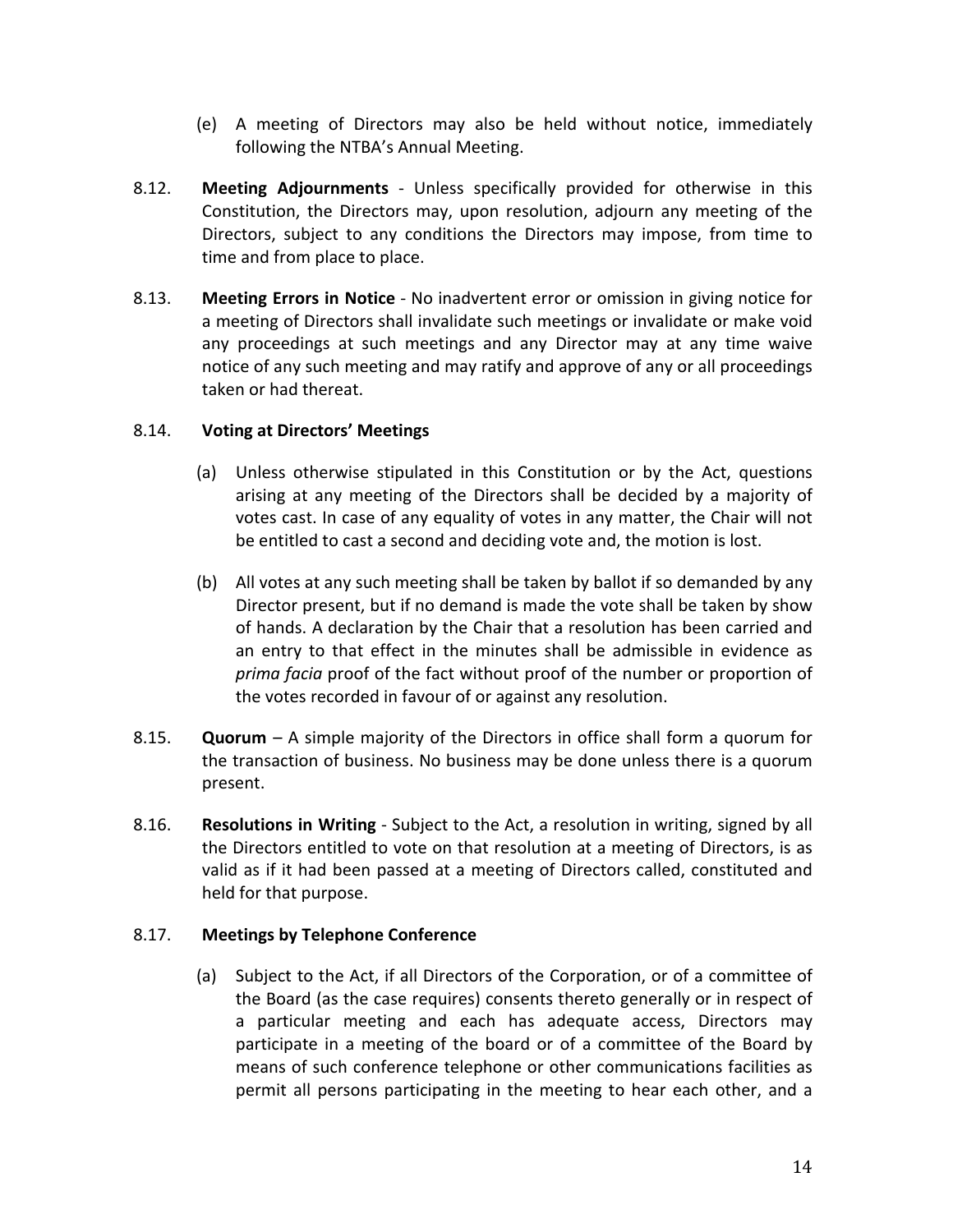Director participating in such a meeting by such means is deemed to be present at the meeting and included in the quorum determination;

- (b) Provided further that at the outset of each meeting referred to in subsection (a) above, the chairperson of the meeting shall call the roll to establish quorum and whenever votes are required, and unless a majority of the Directors present at such meeting otherwise require, adjourn the meeting to a predetermined date, time and place whenever not satisfied that the proceedings of the meeting may proceed with adequate security and confidentiality.
- 8.18. **Number of Meetings** Exclusive of the meeting of the Board immediately after an Annual Meeting (if any) there shall be a minimum of **three (3)** regular Board meetings annually; failing which the Board is dissolved, a meeting of Members is called and a new Board is elected.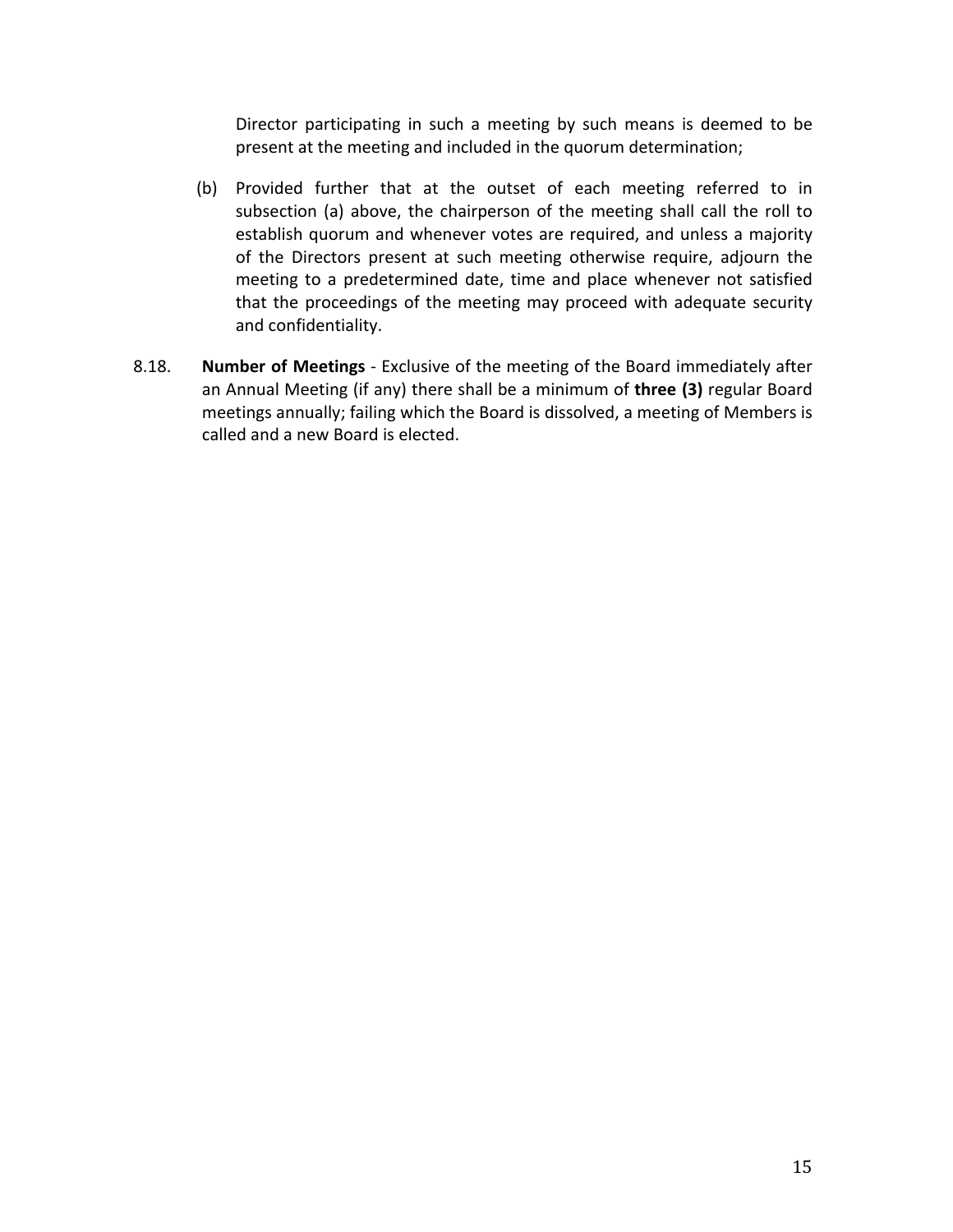## **9. OFFICERS**

### **9.1. Appointments**

- (a) The Board shall appoint the following officers:
	- i. Chair
	- ii. President (the Chair and President may be the same person)
	- iii. Treasurer
	- iv. Secretary
- (b) The Board may appoint such other Officer as it deems necessary from time to time.
- (c) The Board may remove any Officer, without prejudice. Otherwise each Officer appointed by the Board shall hold office until a successor is elected or appointed.

### 9.2. **Duties of Officers**

- (a) Chair
	- i. Shall preside at all meetings of Members and of the Board.
	- ii. Shall have such other duties as may be determined by the Board.
	- iii. Shall not have a casting vote.
- (b) President
	- i. Shall directly supervise NTBA's full-time, part-time and contract employees and offices responsible for the day-to-day operations
	- ii. Shall act as spokesperson for the NTBA, unless he/she delegates the responsibility
	- iii. Shall oversee the preparation of the report for the Annual General Meeting
	- iv. Shall perform such other duties as are appropriate of the office
- (c) Vice President (if appointed)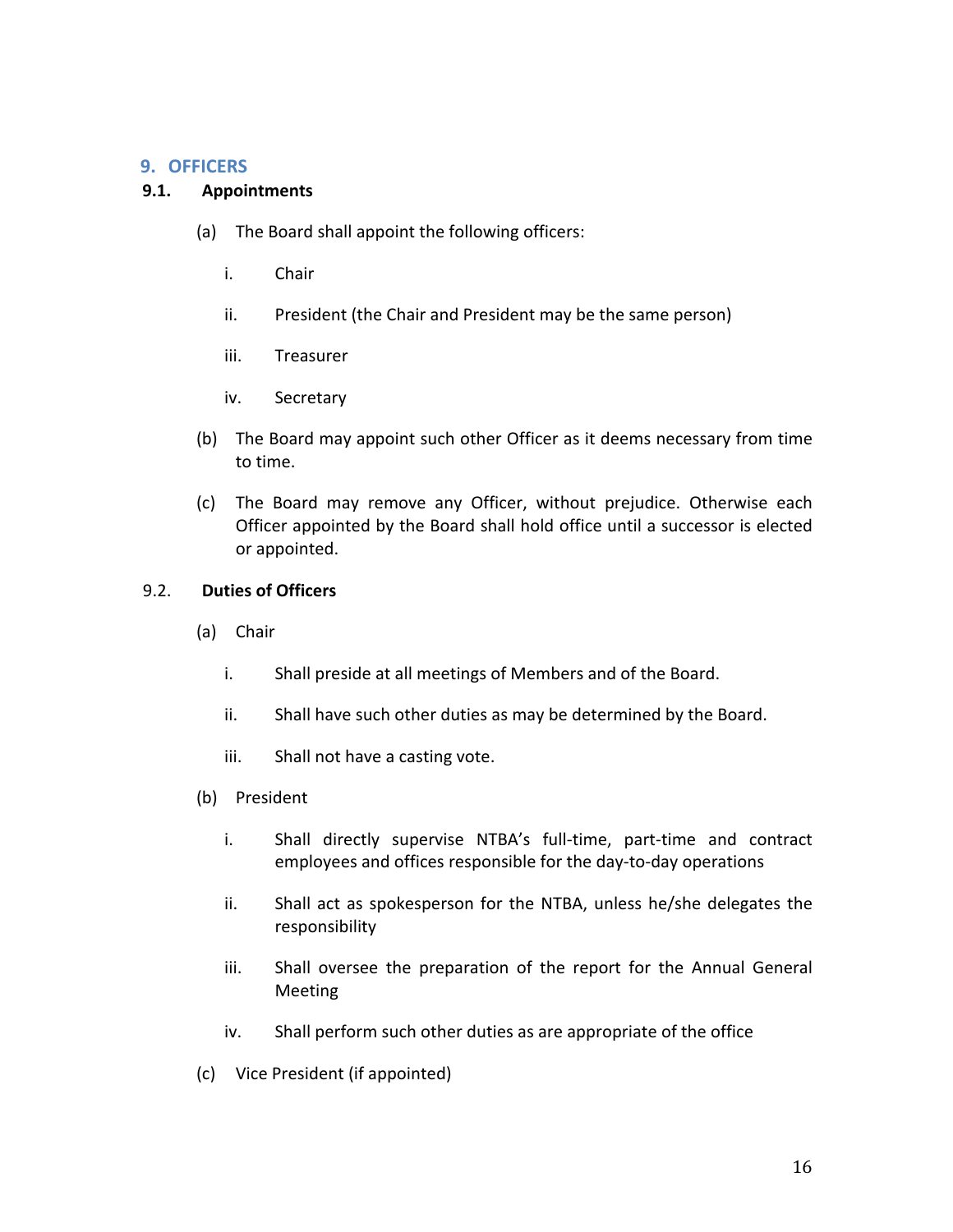- i. Shall assist the president as requested by the President
- ii. Shall assume the presidential powers either in the absence of or under the instructions of the President
- iii. Shall undertake from time to time duties incidental to this position as determined by the Board.
- (d) Treasurer
	- i. The Treasurer shall ensure that full and accurate records are kept of the accounts.
	- ii. Shall be responsible for monitoring the NTBA's banking and financial transactions and records.
	- iii. Shall submit an annual audited financial report, prepared by the NTBA's auditors, to the AGM.
	- iv. Shall present annual budgets to the Board for approval.
	- v. Shall ensure that all financial control policies of the Club, as approved by the Board, are being followed.
	- vi. Shall review with the Board any purchases or variances of greater than **10%** of the budget.
	- vii. Shall provide interim financial statements and reports as directed by the Board
- (e) Secretary (or a delegate with Board approval)
	- i. Maintain a record of all minutes of the Association and copies of all committee reports
	- ii. Notify all Officers and committee Members of their election and/or appointment
	- iii. Coordinate with committees to ensure they have the documentation required to perform their duties
	- iv. Maintain record books in which by-laws, published rules and minutes are entered
	- v. Ensure that current record books may be available at each meeting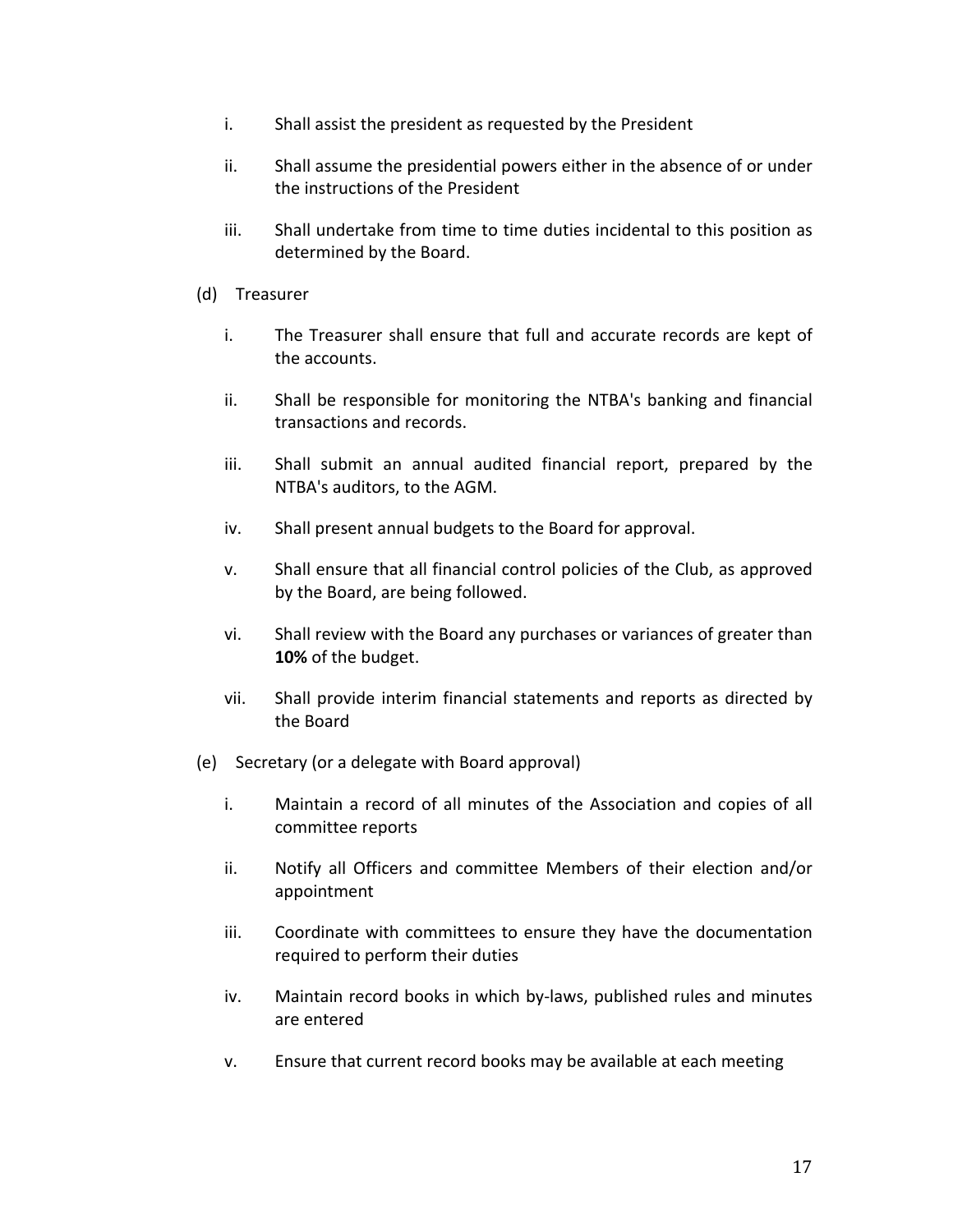- vi. Co-ordinate the preparation of all Board and Members' meeting agendas and information packages in consultation with the Chairman or the President, as the case may be
- 9.3. **Remuneration of Officers** No Officer shall receive remuneration for acting as an Officer except that bona fide out-of-pocket expenses for acting as an Officer of the NTBA shall be reimbursed. The remuneration, if any, for Officers who are not Directors shall be as the Board determines by resolution in its sole discretion.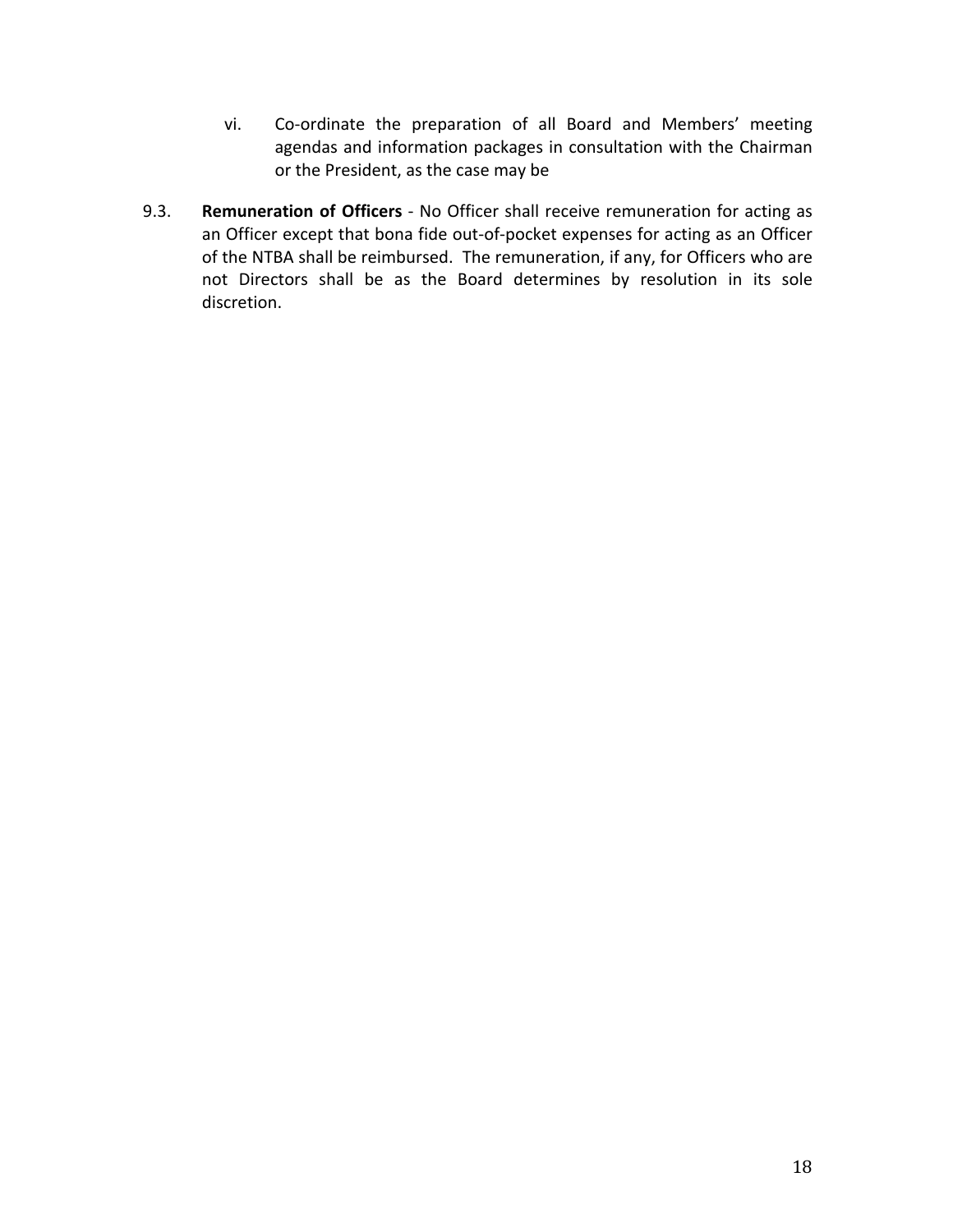### **10.COMMITTEES**

10.1. The Board may establish committees as it deems necessary or appropriate to carry out the affairs of the NTBA. All such committees shall operate under the auspices of the Board and report to the Board annually and as otherwise required by the Board. Standing committees of the NTBA shall include the following, with each Committee's mandate, composition and function to be consistent with the following and the purposes, objectives and values of NTBA as found herein.

#### 10.2. **House League Committee**

- (a) Oversee the operations of House League programs in conjunction with the convenors and NTBA administrative staff.
- (b) Develop and update objectives for the House League program.
- (c) Contribute to the development of the House League components of NTBA's, purposes, objectives and any strategic or annual plan.
- (d) Evaluate whether the House League program objectives are being met.
- (e) Develop and implement strategies to attract, train and retain volunteer coaches and convenors. Assist in the recruitment of volunteers.
- (f) Plan and organize outreach to the parents of the House League players and fellow volunteers in order to ensure the program is satisfying the community.
- (g) Review opportunities to promote youth baseball amongst intellectually, physically and financially disadvantaged members of the community.
- (h) Report to the Board as required, maintain committee meeting minutes and provide these on a timely basis to the Board.

#### 10.3. **Rep and Select Committee**

- (a) Provide oversight and governance to ensure the competitive program fulfills NTBA's purposes, objectives and values as articulated in the mission statement.
- (b) Assess and give feedback to head coaches on plans for the development of the program.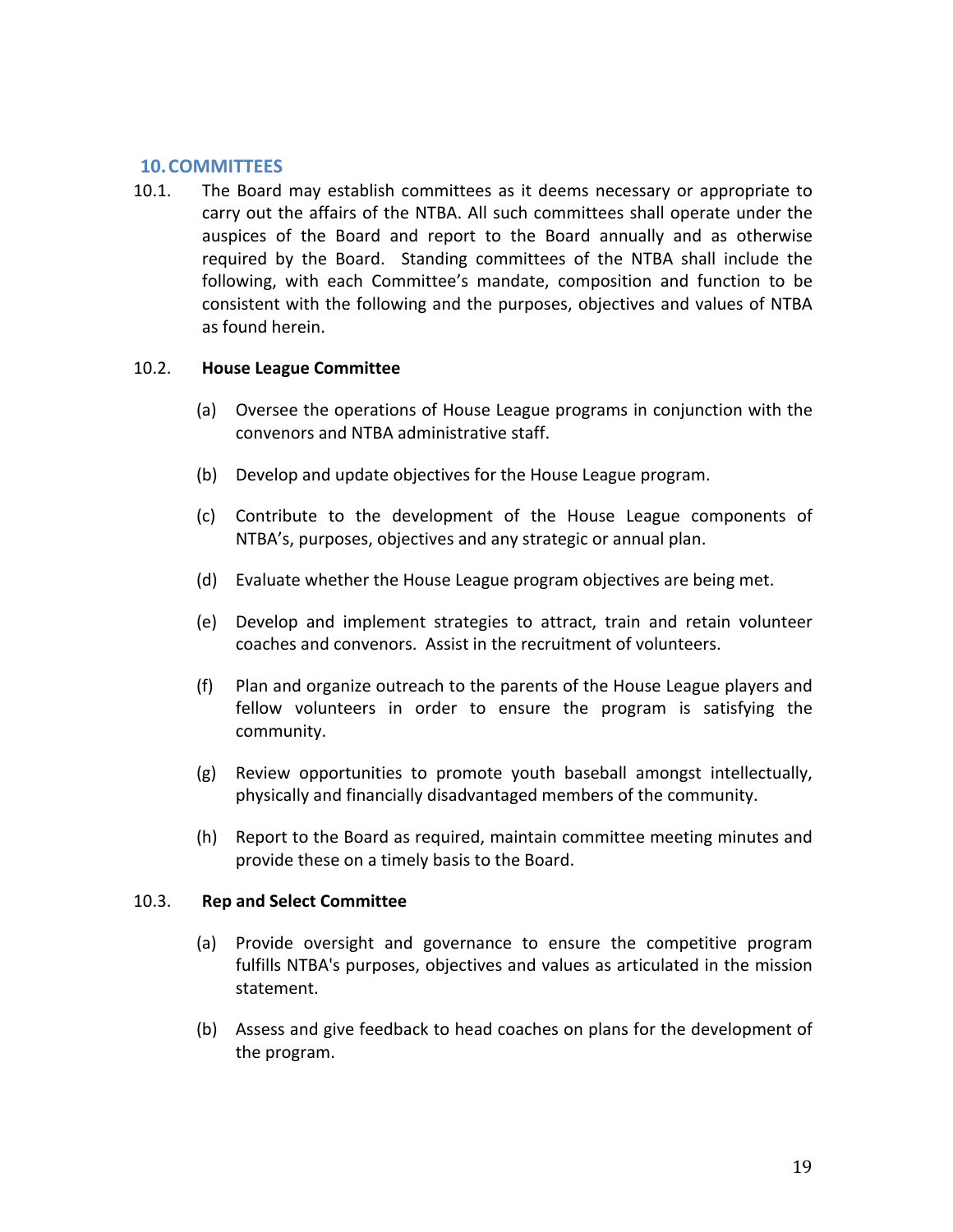- (c) Make recommendations to the Board for Rep and Select head coaches, drawing on Member feedback and other assessment and feedback tools.
- (d) Develop and update policies that ensure the objectives of the program are met.
- (e) Monitor the program to ensure policies are being followed, consistent with NTBA's purposes, objectives and values and any strategic or annual plans.
- (f) Maintain familiarity with evolving policies of the OBA, TBA and competitive leagues in which NTBA participates.
- (g) Plan and organize outreach to the parents of competitive players and fellow volunteers in order to ensure the program is satisfying the NTBA's community.
- (h) Report to the Board as required, maintain committee meeting minutes and provide these on a timely basis to the Board.
- 10.4. **Finance Committee** The Board may function as this committee or in any given year constitute a committee that, at a minimum, consists of the President, Treasurer and at least one other director and shall oversee the financial operations of the NTBA, including the following:
	- (a) Review and establish financial controls for Board review and approval which have limits for expense authorization approvals, cheque signing, etransfers, wires, etc. and confirm that any capital expenditure or materially large expense requires prior Board approval.
	- (b) Recommending for Board approval the fees to be charged to players and teams.
	- (c) Maintaining appropriate levels of working capital and long-term capital reserves.
	- (d) Annual budgeting and recommendation of the budget to the Board for its approval on a timely basis.
	- (e) Periodic review of actual results against budget.
	- (f) Establishing financial reporting systems and maintaining the books and records in a complete and organized manner.
	- (g) Preparation of financial statements.
	- (h) Manage NTBA's relationship with the external auditor.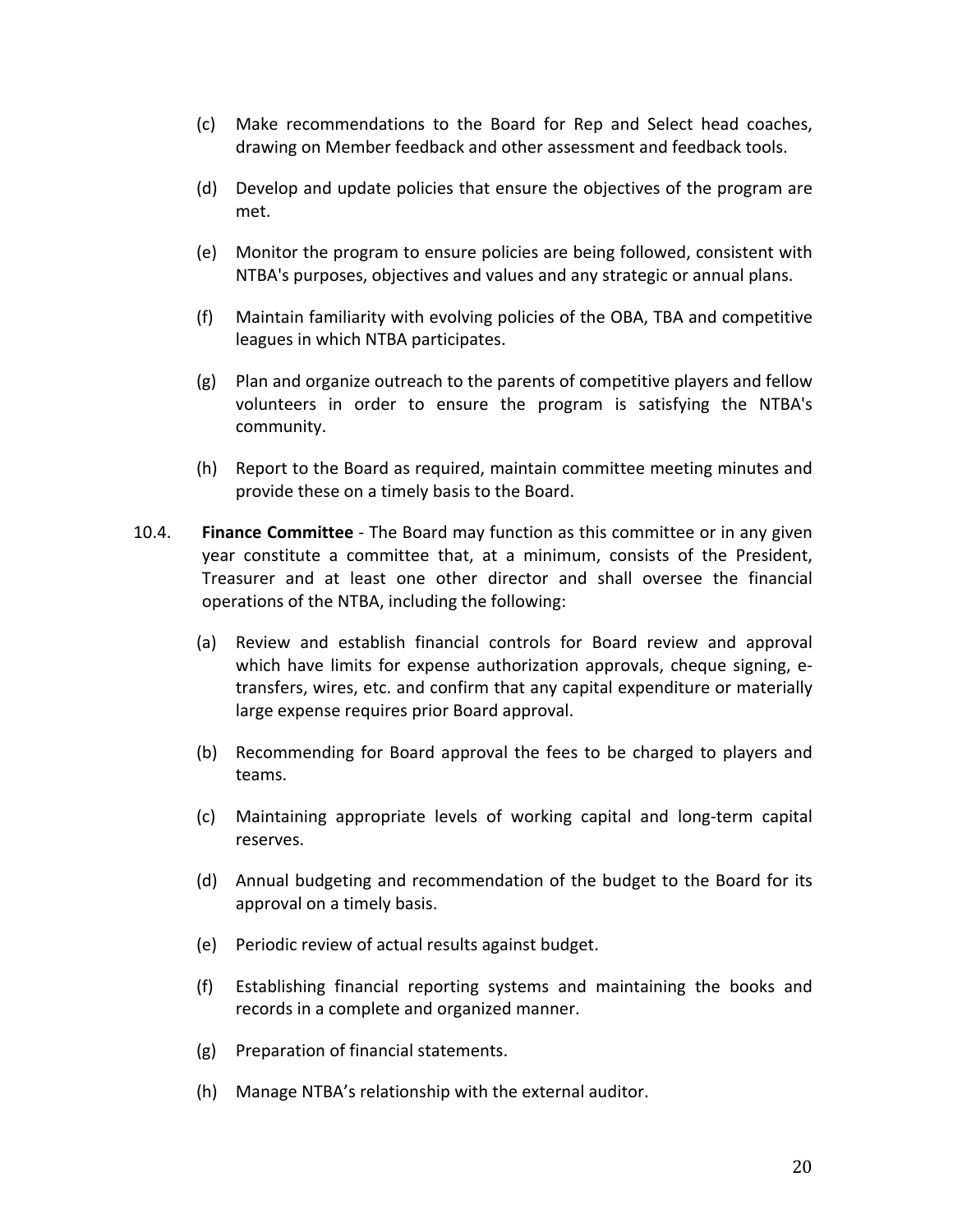- (i) Reporting to the Board on material changes or as otherwise as required.
- 10.5. **Discipline Committee** Oversee the NTBA discipline function, including the following:
	- (a) Review and recommend NTBA discipline policies for adoption by the Board
	- (b) Conduct discipline hearings
	- (c) Impose disciplinary sanctions.
	- (d) Report to the Board as required.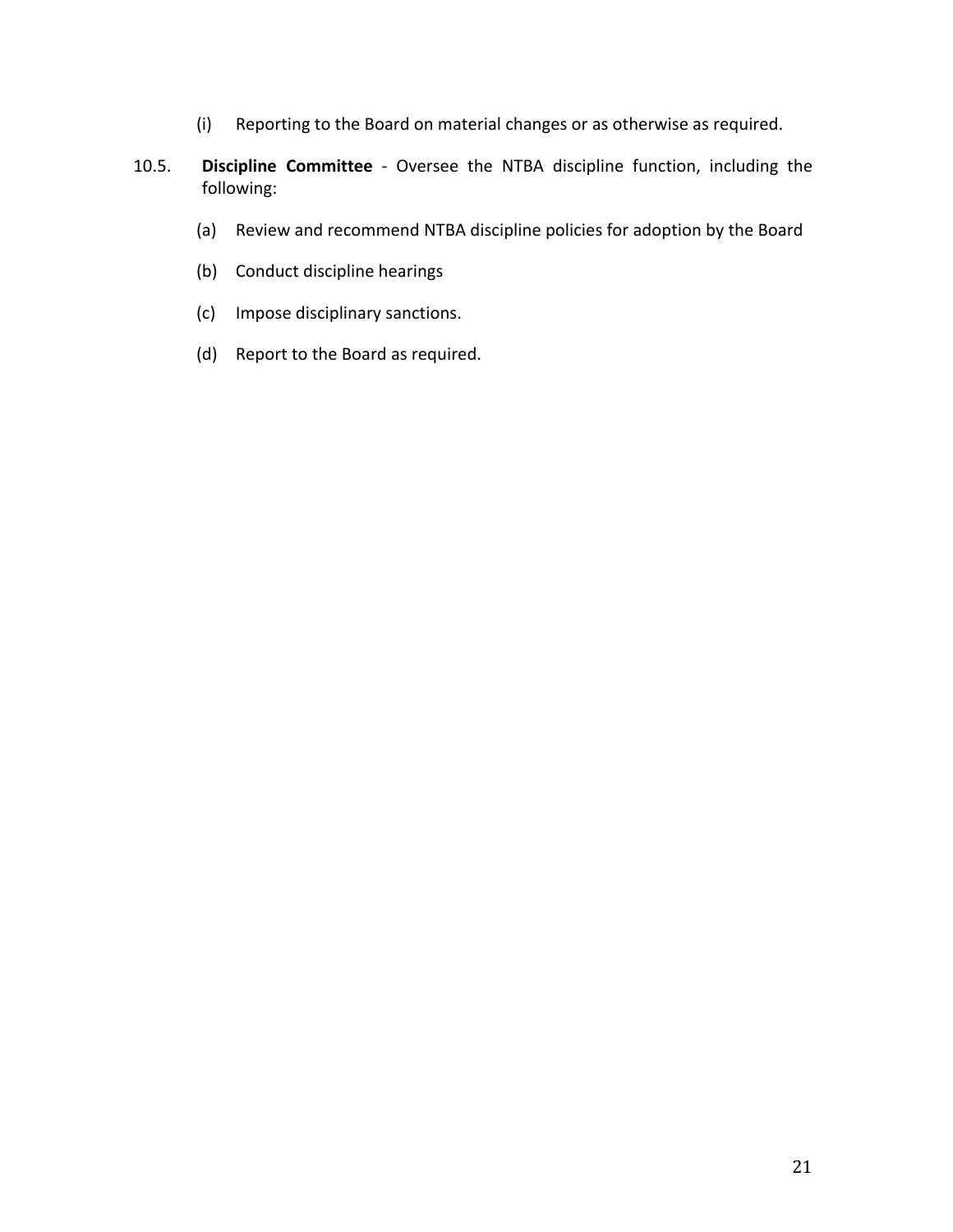#### **11.BY-LAWS**

- 11.1. At the date hereof NTBA does not have any by-laws. By-laws and any amendments thereto may be proposed by the Board or as otherwise provided by the Act for adoption by Members at a meeting called for that purpose.
- 11.2. Subject to the Act, any by-law amendments must be approved by a two-thirds majority of the Members at a meeting called to amend the By-Law, including the Annual Meeting.

#### **12. RULES AND REGULATIONS**

- 12.1. The Board may approve and publish policies, rules and regulations which are not inconsistent with the purposes, objectives and values of this Constitution, NTBA's Letters Patent, and any By-Laws.
- 12.2. Amendments to policies, rules and regulations may be made by a majority vote of the Board.
- 12.3. Any such policies, rules and regulations should be clearly posted on the NTBA website in their current form.

### **13. CODE OF CONDUCT**

- 13.1. Members shall adhere to the Code of Conduct as published and approved by the Association from time to time.
- 13.2. The Code of Conduct shall apply to all employees, Directors, officers, volunteers, coaches, umpires, administrators, players, parents and guardians of players and Members.
- 13.3. The Code of Conduct shall be published on the NTBA website and sent to any Member when requested.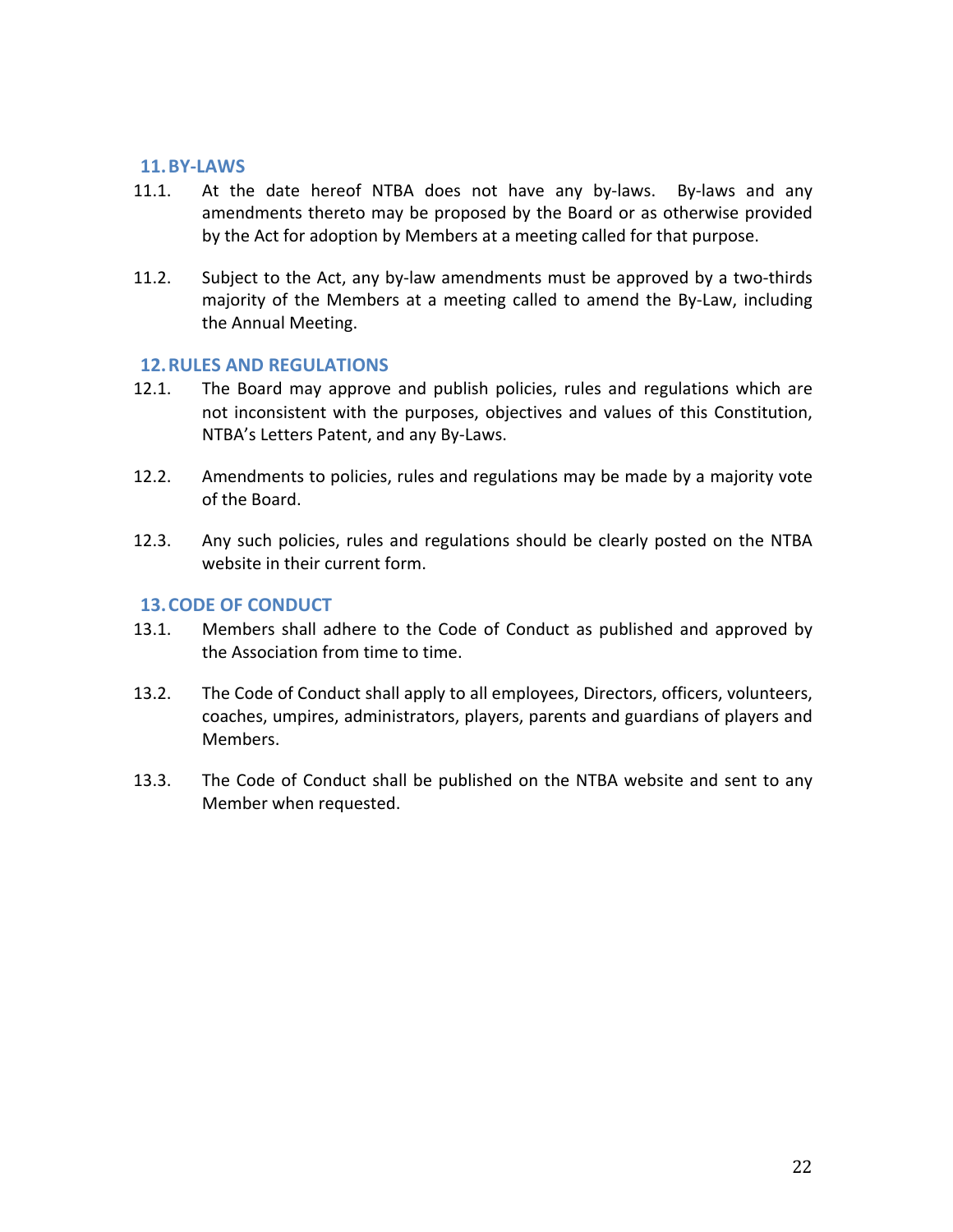### **14. FINANCE AND BANKING**

- 14.1. The Members shall at each Annual Meeting appoint an auditor to audit the accounts of the NTBA, to hold office until the next Annual Meeting.
- 14.2. The audit shall be presented to the Annual General Meeting.
- 14.3. The Board may fill any casual vacancy in the office of the auditor.
- 14.4. The fiscal year of the NTBA shall be as determined by the Board.
- 14.5. The banking of the NTBA shall be with such banks or trust companies as may be from time to time determined by the Board. The banking shall be under such agreements, instructions and delegation of powers as the Board may from time to time prescribe or authorize.

#### **15. DISPUTE RESOLUTION**

- 15.1. The NTBA shall adhere to a dispute resolution process, which if codified, shall be published and approved by the Board from time to time in its Code of Conduct and /or rules, policies and procedures.
- 15.2. Any Member may initiate the dispute resolution process by communicating the nature and facts of the dispute in writing to the NTBA. NTBA will assign one or more neutral persons to assess the dispute and establish an appropriate resolution process if it is determined to be called for.
- 15.3. The dispute resolution process shall not be used for game discipline which follows the discipline and appeals process established from time to time by the NTBA.
- 15.4. NTBA shall, when requested, make available to any Member the dispute resolution process to be applied to a specific dispute.

### **16.DISSOLUTION**

In the event of dissolution of the NTBA, and after payment of all debts and liabilities, its remaining property shall be distributed or disposed of by the Board to one or more notfor-profit baseball related organizations, or any not-for-profit athletic community organizations, which operate solely in Ontario.

### **17.DEFINITIONS/TERMINOLOGY**

In the event of any confusion regarding the terminology used in this Constitution, the terms shall have the same meaning as used by the relevant governing statute or, if more appropriate, the OBA in its by-laws and published rules.